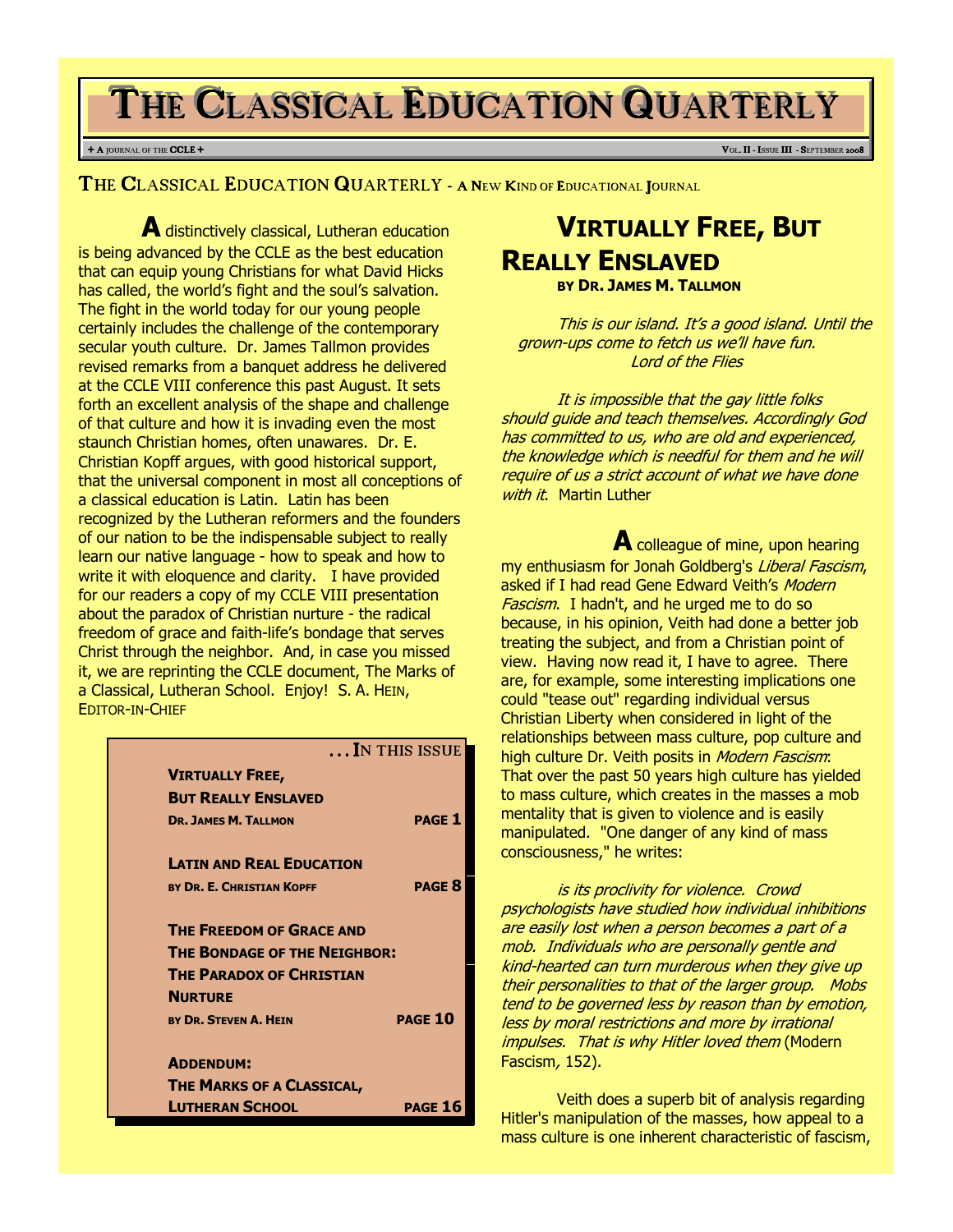then likens Hitler's use of light shows and music to today's Death Metal concerts. Considering the accelerated cultural decay this past generation, how nihilism and the culture of violence and death has taken root in America, gives one pause: the Barbarians are no longer at the gates, they are inside the very temple, destroying the forms of our ancient traditions, tearing down the veil of decency; desecrating the sacred things, and satisfying their appetite for immediate gratification. This dour image of cultural decline begs an important question, of course: Are things really so bad today? Or are they any worse than they were in the 1960's? Are they even worse than when Veith published Modern Fascism 15 years ago?

There is a hideous new face of moral rebellion that is nurtured by technology and driven by the pursuit of pleasure. The virtual communities created by social networking sites and cell phones with text messaging, are new, but teen rebellion and pursuit of pleasure are not.

There are two competing visions of freedom: a rampant and rank individual liberty, unleashed by an ascendant progressivism, that rejects traditional morality, and, on the other hand, Christian Liberty, understood from a Lutheran point of view. I'll use vignettes to illustrate those critical arguments that constitute my cultural critique. Some of my conclusions are drawn from personal experience. My wife and I have two children who are older and two who were born five years later: ages 25, 23, 18, and 16. We've noticed a marked difference among them. In my attempt to account for the differences, I've come up with what I think are some interesting, if not chilling, reflections. My personal experiences may not, of course, jibe with others, so take them for what they're worth. In fact, whenever one attempts cultural critique, sweeping generalizations are unavoidable . . . and without them broad social commentary is impossible. But generalizations are all very tenuous . . . even this one!

I've organized my observations around a set of contrasting values that alliterate:

## We who celebrate the permanent things value: **Transformation**

**Tradition Transcendence** 

### 2 + A journal of the CCLE +  $\overline{V}$  Vol. II - Issue III - September 2008

## Our adversaries in the culture war

value:

Tolerance **Titillation Transience** 

Transformation vs. Tolerance

Tolerance is the "god term" of our day. To be intolerant is an unspeakable evil for the enlightened ones. Ironically, tolerance is grounded in a rejection of absolutes that leads to conformity of the first order. Christians, on the other hand, believe that we are not to conform to the spirit of this age, but rather, be transformed by the renewing of your mind. Again, ironically, Christians are today the true non-conformists: we refuse to conform to postmodern and progressive nostrums.

## Tradition vs. Titillation

The standards to which we do conform, and by which we are transformed, come from God's Word, by setting our minds on things above, not on the things of earth. This leads us, by God's grace, to live by the golden rule as opposed to gratifying fleshly appetites. It is an attitude of restraint grounded in conformity to higher things. The spirit of this age is increasingly characterized by a pursuit of pleasure that borders now on profligacy. Consider how profligacy combines sexual gratification with intoxication, and that not all means of intoxication involve alcohol. Some sorts of so-called freedom are very intoxicating! (Intoxication. . . in • toxic • ation) There are myriad examples: Spring Break at South Padre, Daytona Beach, or Cancun; Mardi Gras, Motorcycle rallies have become increasingly sexualized; Girls Gone Wild, much of the programming of MTV, and HBO, various online offerings, gangsta rap, theatre, and so on. Talk about toxic influences!

While channel-surfing recently I had the bad fortune to become acquainted with MTV's "Engaged and Under-aged": In an unusually candid mother/daughter moment the daughter was talking to her mother about the upcoming nuptials. The daughter matter-of-factly admitted to her mother that she is bi-sexual and had been to bed with every one of her bridesmaids . . . and the best man. When mom brindled, she replied, with an attitude of incredulity at her mother's naiveté, Hey, "Sex and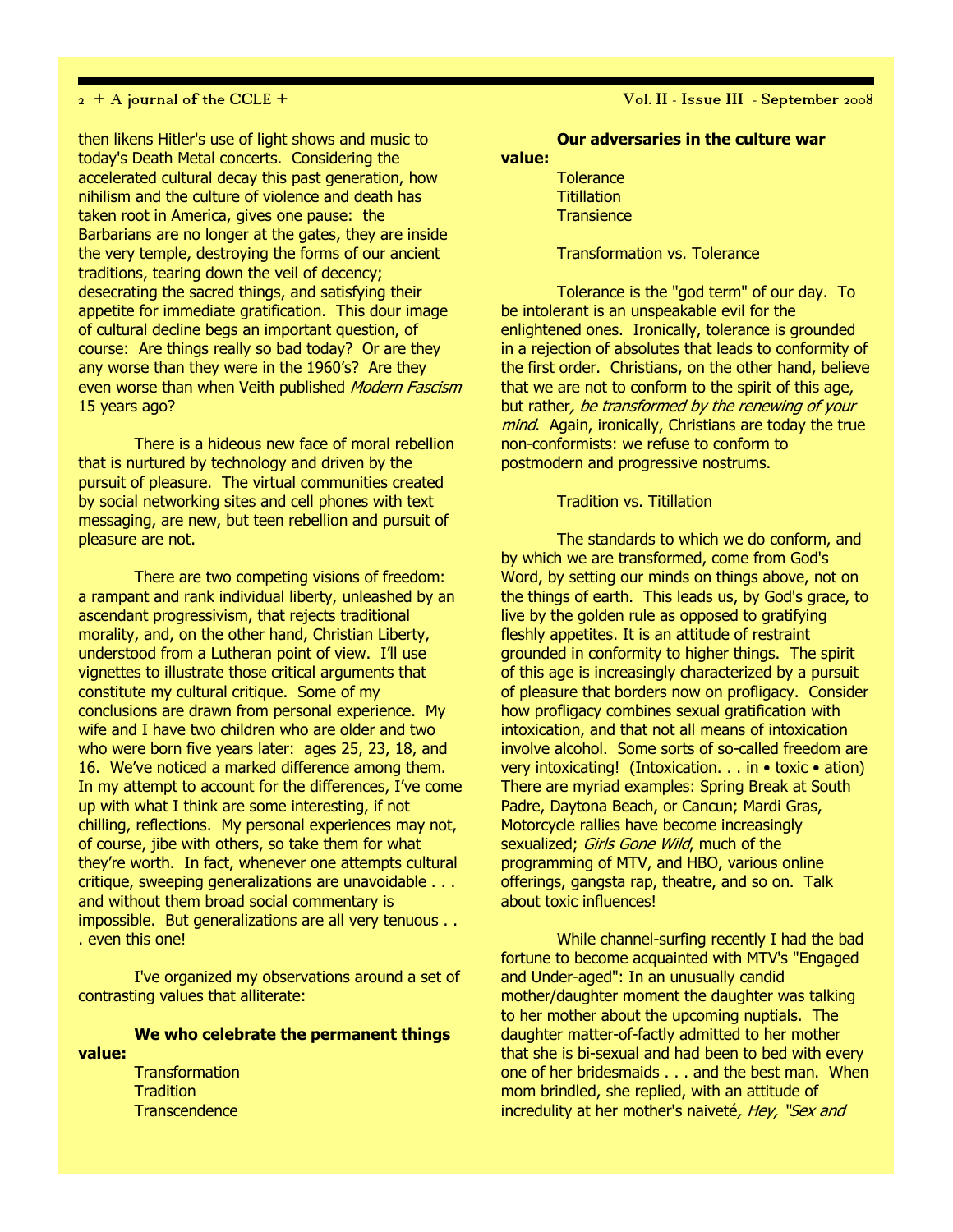## the City" is all about sex without emotion and I've been watching that show since I was 12.

On another documentary a young woman literally develops a "Second Life," as a singer, online. She was terribly shy and couldn't face real people. She derives confidence from her Second Life. She even has a following. People like her singing and it gives her confidence . . . to sing online, in virtual space. She still hasn't worked up the courage to sing in front of real people. She is like the young anorexic girl, from the PBS Frontline documentary, "Growing Up Online," who exclaims (regarding her activity on a site where women celebrate the anorexic lifestyle,) When I'm online posting things I'm completely, one hundred percent, me. This does not square with the ethic of authenticity implicit in 1 John 4, How can we say we love God whom we cannot see when we hate our brother whom we see?

In terms of the Fourth Commandment, obedience to parents, if a child is making a decision that impinges on identity formation - and has 50 online friends encouraging an unhealthy course of action--"UR awesome. GO 4 IT!"--and one set of parents, and maybe a pastor, saying, Please don't go there. You'll regret it in the long run - to whom will that child listen? Anne Collier, co-author with Larry Magid, of MySpace Unraveled, says in "Growing Up Online," It's kind of the new Wild West. Nobody's really in charge. (Author's note: When you go to Amazon.com to look up the Magid and Collier book, another handful of recent books, like Totally Wired and Generation MySpace will "pop up." These may be helpful, I haven't yet read them.) The new teen web subculture is a world largely hidden from adults and parents. In another telling instance from "Growing up Online," a fight broke out amongst several girls at the high school around which the documentary is built. The hatred that festered and erupted on that day had built quietly, behind the scenes, on MySpace, as girls posted insults on each others' pages. The teachers were, of course, taken completely by surprise. Some boys who witnessed the conflagration (in which desks were thrown about the room!) thought it was funny, captured it on their cell phone cameras, and posted that on YouTube!

Grown-ups are becoming irrelevant because we're so far removed from our kids' realities. Like kids on an island with no grown-ups to offer the benefit of their wisdom, kids are working out their own rules, their own values, even their own theology in the

### $3 + A$  journal of the CCLE +  $\overline{V}$  vol. II - Issue III - September 2008

"second world." In that world they operate free from parental oversight, but that suits them fine because their parents grew up in a different world. This liberation seems more sinister to me than were expressions of teen rebellion in the pre-internet-textmessaging-mp3.com world. The generation gap is widened through amplification, electrification, and perpetual connectivity into a generation chasm.

Talk about the influence of mass and pop culture on society! For the sake of space, I will leave it to you to work out the multifarious ways in which pop, mass, and high culture affect education and character development. Let me simply point out that we are now poised at the confluence of the culture war, the confessional Christianity, and the classical education movements.

A counselor who did a workshop at my college not long ago posited that researchers now claim sex addictions have recently climbed to 50% among American males. When I discussed this shocking statistic with another professor, he exclaimed (incredulous at my naïveté!), Oh, yes. I read somewhere recently that close to 30% of pastors view internet porn.

Robert, a thoughtful young Christian teen who is really into theatre, discovered the musical, RENT. He read Anthony Rapp's autobiography, Without You: A Memoir of Love, Loss, and the Musical Rent. Anthony Rapp is an affable, outspoken advocate of the gay lifestyle. His mission is to make young men feel free to be gay. Through Rapp's influence and his love for *RENT*, Robert begins to view Bohemianism as a liberating, enlightened lifestyle/philosophy and, predictably, despite the fact that he and his parents viewed together and discussed RENT and the father read Rapp's memoir and discussed it with Robert, despite this, Robert concludes he must be gay. Have you ever heard the lyrics to "La Vie Boheme," RENT's lively anthem? Here's a little excerpt . . .

To days of inspiration, Playing hookey, making something Out of nothing, the need To express-To communicate, To going against the grain, Going insane, Going mad.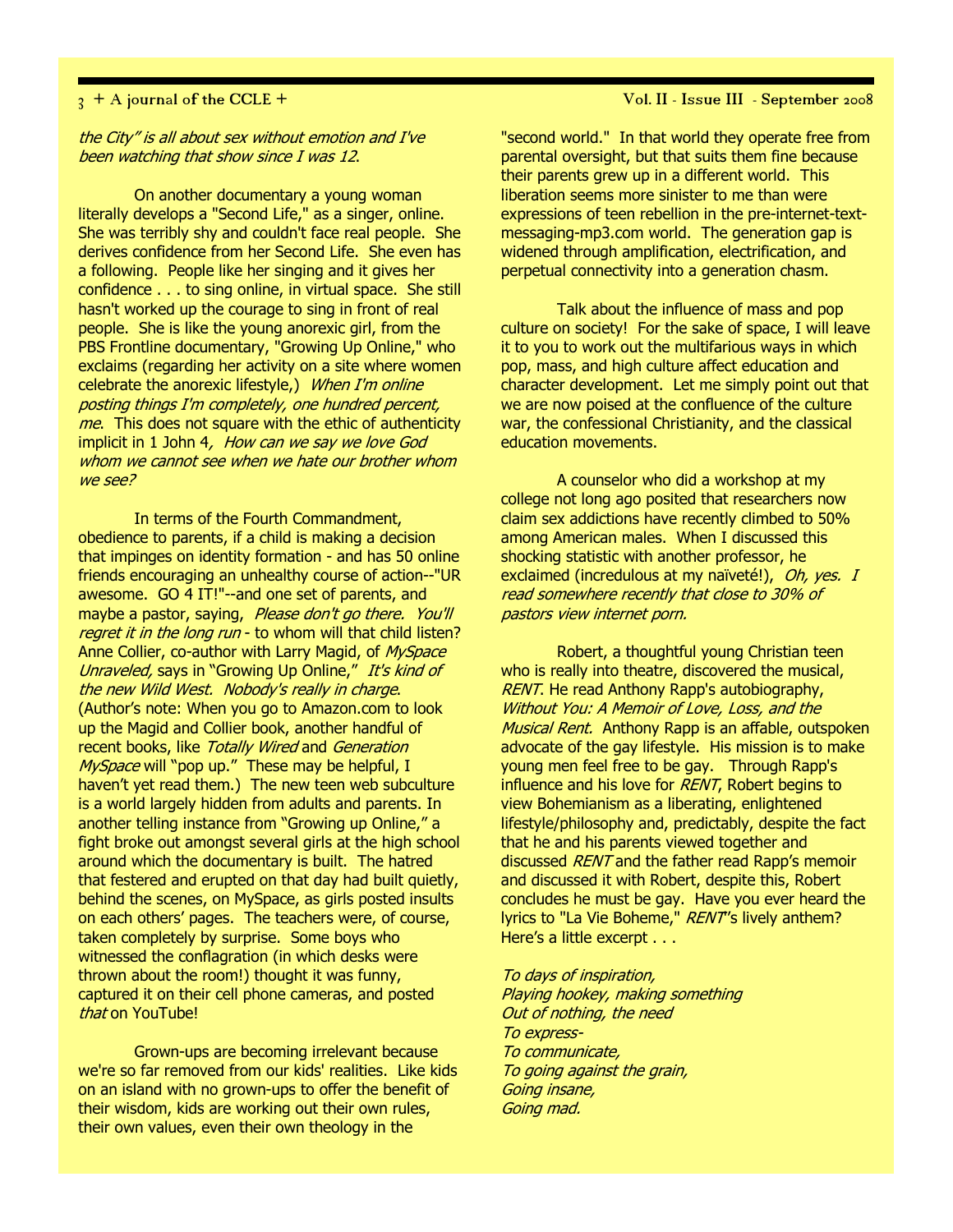To loving tension, no pension To more than one dimension, To starving for attention, Hating convention, hating pretension, Not to mention of course, Hating dear old mom and dad.

To riding your bike Midday past the three piece suits-To fruits- To no absolutes-To Absolut- To choice-To the Village Voice-To any passing fad.

It is noteworthy that 2 Thessalonians contains exhortations against both Idleness and lawlessness. I think our prosperity is leading to idleness (which opens up lots of time to imbibe deeply and become intoxicated on pop culture,) which is leading to lawlessness. Where does lawlessness lead? Societal collapse. Idleness leads to licentiousness which leads to lawlessness, until the center no longer holds, and citizens lose interest in governing themselves.

Self-government is a requisite of free society. A free society requires a moral populace. This was axiomatic for the founders. How a society cultivates a moral populace is a question of supreme importance today. The answer is, in part, as we well know, through right education. In his exhortations to the magistrates and authorities to maintain schools (quoted at the outset) Luther is unequivocal that liberal arts education is the proper means to raise up and mold citizens. One of the primary aims of classical liberal arts education is character formation. Education for liberty is education for virtue! Citizenship in a free society requires responsibility, loyalty, integrity, fidelity, industry, and duty. But, there is a right way and a wrong way to educate for virtue. Let me briefly conclude my alliteration, and then take up this point at length.

## Transcendence vs. Transience

When, with the help of the Holy Spirit, we practice the discipline of thinking on "things above" and renewing the mind through reflection on God's Word, in practical terms, we guard our heart "for from it flow the wellsprings of life." This is the civilizing influence of Christianity. The "progressive," one who rejects the traditional view, is very existential; living for the moment. He rides the wave of titillation, enjoying the thrill of the ride as a good in itself. He is a

### $4 + A$  journal of the CCLE +  $V$ ol. II - Issue III - September 2008

hedonist and, eventually, will become a nihilist. His appetites are base because he refuses to refine or civilize them, and if he continues down that path, he will join the barbarians in their post-modern slam dance. Or he may become a skinhead or an anarchist or a psychopath . . . or, sadly, just suicidal.

The most tragic vignette from "Growing Up Online" involved a precious young soul who committed suicide because of online bullying, coupled with his discovery of suicide web sites that developed in him a fixation with suicide and the unbelievably powerful dynamic of "online friends" challenging him to "Go 4 it"! Here is the ultimate dare. His father reflects, in deep sadness, at one point in the DVD, that "My son had these online relationships that were completely invisible to me." So, by way of remedy, although it is very tough, we parents have got to be somewhat invasive. If you would throw yourself in front of a moving truck to protect your children, you've got also to have the backbone to protect them from the toxicity of their secret online life, even if they don't want your protection. And they will NOT want it. (Author's note: Frontline: "Growing Up Online" has a great web site and the DVD has a discussion guide. My teens, my wife and I have had wonderful, frank, and productive discussions about the DVD. They now better understand why we insist on monitoring them and are themselves becoming more discriminating users of the technology.)

## Classical Liberal Arts vs. Illiberal Education

The above reflections bring us back to our theme of fascism. Those Rush Limbaugh calls "Feminazis," the Enviro-Fascists, (who equate "Global Warming Deniers" with Holocaust deniers,) and, if I may coin my own term, the "Gay-stepo" all employ liberal ideology that is fascist: They all employ propaganda and subject to public scorn all who challenge them, sending thought police in jack boots to enforce the party line.

When one becomes committed to an alternative ideology, one that bucks (or chucks) tradition, one cannot countenance competing viewpoints. We all have an intuitive grasp of the validity of this claim. But we classical educators must studiously avoid employing the methods of the progressive when it comes to morals education. We do not indoctrinate and take a highly programmatic approach to morals education. We do not demand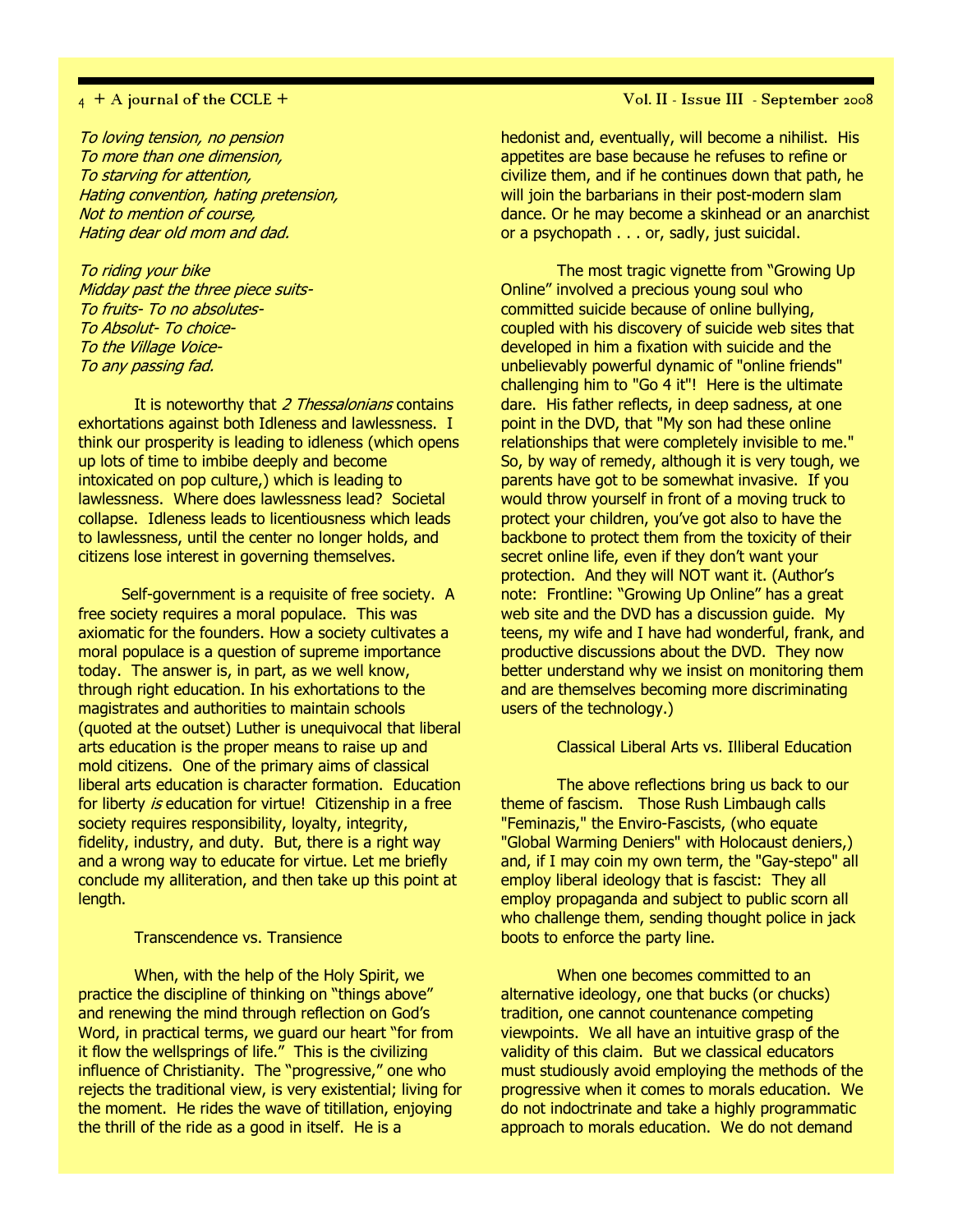conformity and force-feed ideology. Ours is a more kindly, less direct approach: by cultivating the moral imagination, the moral tale, fables and allegories, through the play of a well- ordered mind, contemplating transcendent truths. (I commend to the reader here Bill Bennet's introduction to The Book of Virtues.) Back to Veith:

The individual must yield to the mass will under fascist rule. Hence, moving an audience is no longer a matter of rational discourse, but of manipulation of the will; the successful fascist aims for a triumph of the superior over the weaker will. "That fascism placed such an importance on the will may help to explain its particular mode of tyranny. Those who dissented with the regime were seen not as people who disagreed intellectually or philosophically, but as people with hostile wills. In rejecting the common will, they were guilty of not belonging. (Modern Fascism, 91).

Veith raises the specter of another important dynamic of the situation today: the extent to which our children identify with the autonomous, collective, identity of the "Second Life" sub-culture. But the primary point is that postmodern fascists still employ methods of mass manipulation. Though it's tempting to analyze the Obama campaign, I'll take a less political turn by sharing a shocking quotation with you from Richard Rorty, one of the preeminent scholars of our time, who wrote in 2000:

The fundamentalist parents of our fundamentalist students think that the entire 'American liberal establishment' is engaged in a conspiracy. The parents have a point. Their point is that we liberal teachers no more feel in a symmetrical communication situation when we talk with bigots than do kindergarten teachers talking with their students . . . When we American college teachers encounter religious fundamentalists, we do not consider the possibility of reformulating our own practices of justification so as to give more weight to the authority of the Christian scriptures. Instead, we do our best to convince these students of the benefits of secularization. We assign first-person accounts of growing up homosexual to our homophobic students for the same reasons that German schoolteachers in the postwar period assigned The Diary of Anne Frank. . . You have to be educated in order to be . . . a participant in our conversation . . . So we are going to go right on trying to discredit you in the eyes of your children, trying to strip your fundamentalist religious community of dignity, trying to

### $5 + A$  journal of the CCLE +  $V$ ol. II - Issue III - September 2008

make your views seem silly rather than discussable. We are not so inclusivist as to tolerate intolerance such as yours . . . I don't see anything herrschaftsfrei [domination free] about my handling of my fundamentalist students. Rather, I think those students are lucky to find themselves under the benevolent Herrschaft [domination] of people like me, and to have escaped the grip of their frightening, vicious, dangerous parents . . . I am just as provincial and contextualist as the Nazi teachers who made their students read Der Stürmer; the only difference is that I serve a better cause ( "Universality and Truth," in Robert B. Brandom [ed.], Rorty and his Critics. Oxford: Blackwell, 2000, pp. 21-22).

The thuggery communicated here is sobering! I think it's safe to follow Dinesh D'Souza's lead and dub Rorty's declaration the voice of "illiberal education." Here the educationistas' voice is unequivocal; the double standard is fully justified in Rorty's fascist mind; it is open season on believers with lesser wills. What should we take away from this? We must be strong. We must redouble our efforts to ground our children in the faith, and teach them why it's superior to a secularist vision, and teach them how to defend our traditions. Alexander Solzhenitsyn passed away yesterday. He once remarked to the U.S. Congress (8 July 1975) Until I came to the West myself and spent two years looking around, I could never have imagined to what an extreme degree the West had actually become a world without a will, a world gradually petrifying in the face of the danger confronting it . . . All of us are standing on the brink of a great historical cataclysm, a flood that swallows up civilization . . .. One can almost hear Rorty and his ilk replying to Solzhenitzyn, *Our world certainly hasn't lost our will!* We're just getting started! We're not petrified, but you silly, conservative, fundamentalist, Christians ought to be. Hrumph! But, why are our traditions superior, anyway?

It seems reckless, almost, even asking such a question. I would here endeavor to make the case that our worldview is superior because it cultivates a liberty that leads to happiness; the other kind of liberty, Rorty's kind of freedom from the constraints of what he calls fundamentalism, leads to bondage and damnation. One is enslaved by sin in either of two ways: through self-reliance or self-indulgence. First, self-reliance is an attempt to be holy by one's own strength. Are we to sin because we are not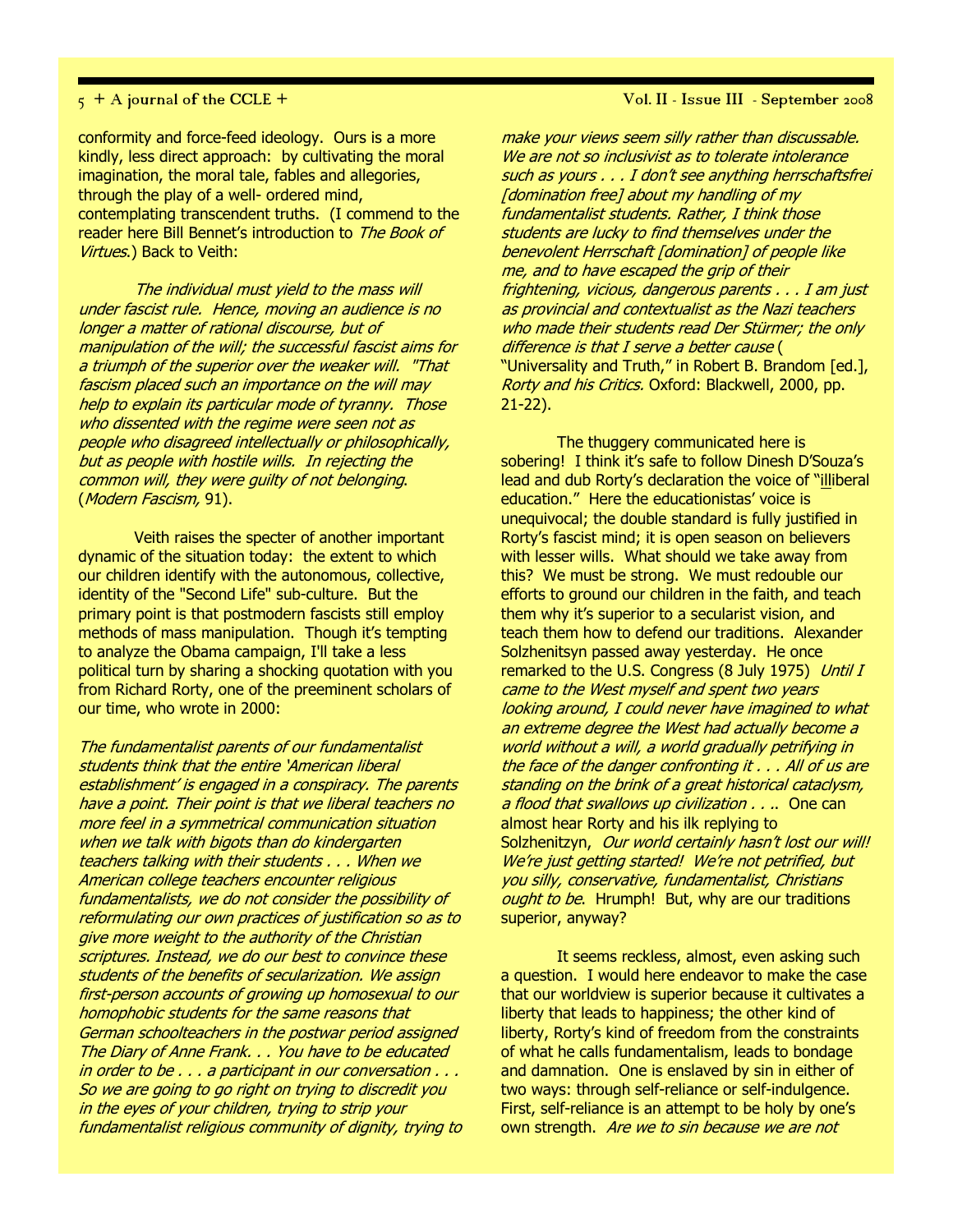under law but under grace? By no means! Do you not know that if you present yourselves to anyone as obedient slaves, you are slaves of the one whom you obey, either of sin, which leads to death, or of obedience, which leads to righteousness? (Romans 6: 15-16). Luther's *Bondage Of The Will* simply pulverizes the Adamic tendency to seek righteousness through works.

We Lutherans understand the problem here pretty well. Secondly, self-indulgence leads to a life of moral rebellion, to pleasing oneself. (see Romans 15:1- 3a) We who are strong have an obligation to bear with the failings of the weak, and not to please ourselves. Let each of us please his neighbor for his good, to build him up, for Christ did not please himself (Romans 15:1-3a). Luther comments on the Romans text:

We read in Rom. 6 [:19] that this righteousness is set opposite our own actual sin: "For just as you once yielded your members to impurity and to greater and greater iniquity, so now yield your members to righteousness for sanctification." Therefore through the first righteousness arises the voice of the bridegroom who says to the soul, "I am yours," but through the second comes the voice of the bride who answers, "I am yours." Then the marriage is consummated;' it becomes strong and complete in accordance with the Song of Solomon [2:16]: "My beloved is mine and I am his." Then the soul no longer seeks to be righteous in and for itself, but it has Christ as its righteousness and therefore seeks only the welfare of others (Martin Luther's Basic Theological Writings, ed. Timothy Lull, p.158).

In following Christ's example, realizing that he is free from all works, he ought in this liberty to empty himself, take upon himself the form of a servant, be made in the likeness of men, be found in human form, and to serve, help, and in every way deal with his neighbor as he sees that God through Christ has dealt and still deals with him. . . . Behold, from faith thus flow forth love and joy in the Lord, and from love a joyful, willing, and free mind that serves one's neighbor willingly and takes no account of gratitude or ingratitude, of praise or blame, of gain or loss. For a man does not serve that he may put men under obligations. . . . Hence, as our heavenly Father has in Christ freely come to our aid, we also ought freely to help our neighbor through our body and its works, and each one should become as it were a Christ to the other that we may be Christs to one another and Christ may be the same in all, that is, that we may be truly Christians.

Who then can comprehend the riches and the glory of the Christian life? It can do all things and has all things and lacks nothing. It is lord over sin, death, and hell, and yet at the same time it serves, ministers to, and benefits all men. But alas in our day this life is unknown throughout the world; it is neither preached about nor sought after; we are altogether ignorant of our own name and do not know why we are Christians or bear the name of Christians. Surely we are named after Christ, not because he is absent from us, but because he dwells in us, that is, because we believe in him and are Christ's one to another and do to our neighbors as Christ does to us. But in our day we are taught by the doctrine of men to seek nothing but merits, rewards, and the things that are ours; of Christ we have made only a taskmaster far harsher than Moses (Lull, pp. 618-20).

It is not so in our day; at least among our people. There are, of course, legalistic Christians and Pietists who resemble more closely those whom Doctor Luther wished to liberate. Today, the problem that leads to petrifaction we Lutherans are more likely to face is at the opposite extreme: A lack of regard for traditions of our faith and seeking happiness through a type of personal freedom that is grounded in a desire to throw off traditional morality. It is endemic to our aversion to works righteousness; our "works phobia," and we have become a church body "without a will" to defend our heritage.

Going beyond the church's predicament, one of the differences between the 60's and our day, generally, is that it's not so much that there is a competing morality . . . because of the influence of TOLERANCE, competing viewpoints themselves are called into question. The validity of competition between viewpoints seems pointless to a critical mass in this generation. All viewpoints are equally valid, because, at the end of the day, none of them matters much. Nonetheless, for the benefit of those who have bought into a progressive viewpoint (whether or not they did so deliberately) we need to have a ready defense for the superiority of traditional morality. Entree Arthur Brooks' Gross National Happiness.

I would like to share a passage from *Gross* National Happiness just to give you a feel for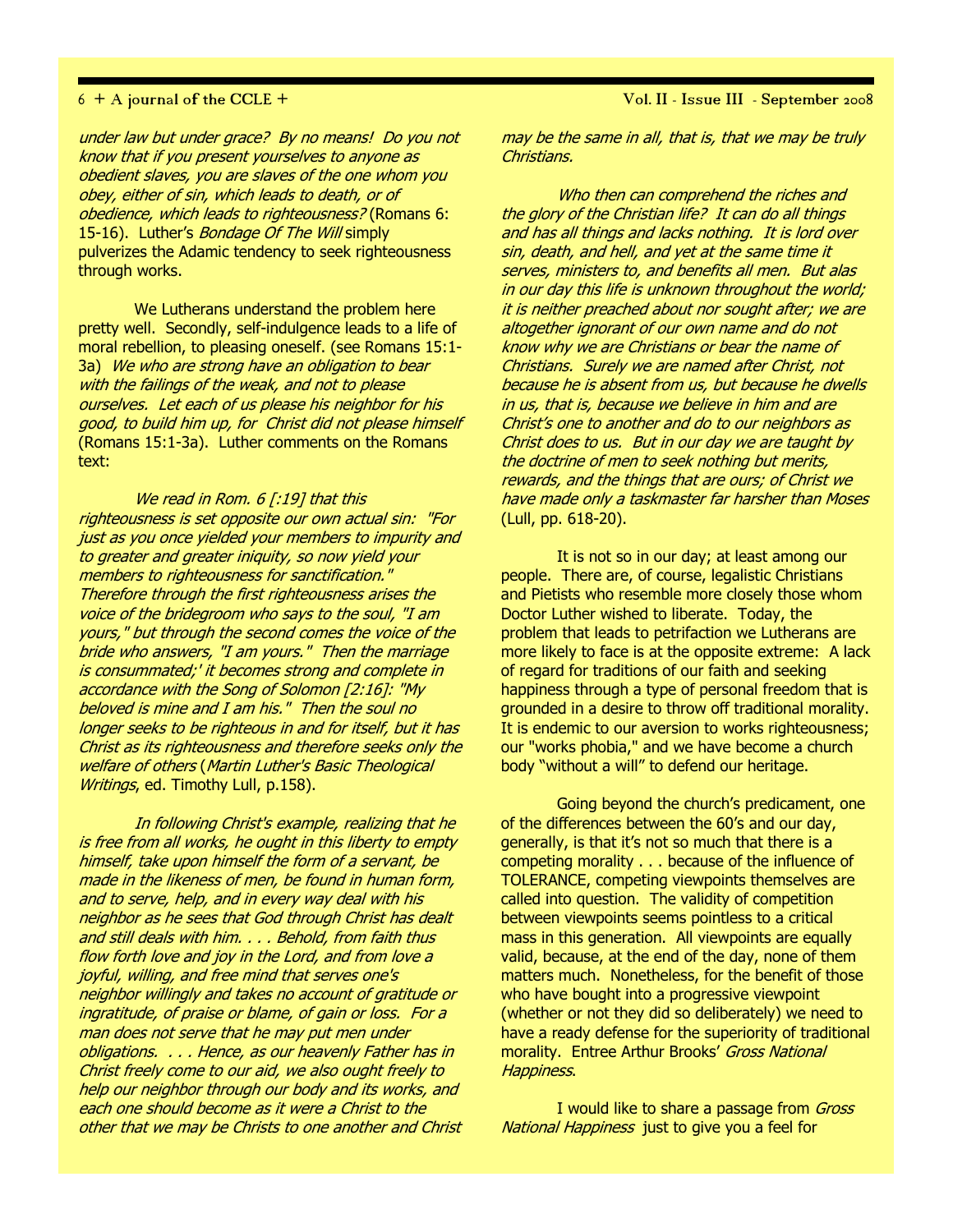Brooks' *modus operandi*. He approaches sociologically the question of happiness in society (and how public policy should be influenced by such an approach) by examining those things which make persons most happy. Brooks bases his analysis on simple selfreporting, but with very penetrating interpretations of the data. For example, after noting several ways in which parents reported that kids decreased their happiness, Brooks writes,

Children also tend to come bundled with a lot of other things that truly do make us happy. Having children lowers our likelihood of saying we are very happy by only 6 or 7 percentage points. Meanwhile, practicing a religion—compared with secularism—raises the likelihood by about 18 points, and being a political conservative raises it by about 10 points. Being married by itself raises the likelihood by 18 points as well. In other words, there are many aspects of our lives that totally swamp the happiness effects of kids—aspects that are frequently part of the overall "package" with parenthood. Ponder this: 52 percent of married, religious, conservative people with kids are very happy—versus only 14 percent of single, secular, liberal people without kids. Kids are part of a happy lifestyle (Brooks, 70).

Brooks' research offers a salient distinction: between types of freedom and how they contribute to happiness. He notes that political and economic freedom are vital factors in an overall sense of happiness, but then notes that "moral freedom" is another matter. In point of fact, moral freedom is in a class of its own when it comes to happiness, and the Boomers could have saved themselves and our nation a lot of pain had they done a bit of reading. He then elucidates how Emile Durkheim's *Suicide* concludes of his subjects that *the more morally constrained they* were by their religious group, the happier they were, and the less likely to do themselves harm"(94). How strange to the modern ear!" exclaims Brooks:

Freedom is freedom, right? Wrong. Unlike economic, political and religious freedom, moral freedom has not brought us happiness. We can see this vividly by comparing people who favor various moral and social freedoms to those who do not. Do you think a woman should be able to have an abortion for any reason? Even correcting for your age, income, education race, and marital status, you are 9 percentage points less likely to be very happy than those who do not believe in abortion on demand. Do you hate the church's moral strictures and think religion brings more conflict

### $7 + A$  journal of the CCLE +  $V$ ol. II - Issue III - September 2008

than peace? You are significantly less likely than religion's supporters to say you are very happy. Premarital sex, drug use, you name it—the moral traditionalists have it all over the moral modernists when it comes to happiness (94-5).

No, freedom is not freedom. One recalls the old dichotomy from political science, "Freedom from versus freedom to." That one may live life free from rules, with a great deal of autonomy, or one may exercise a freedom constrained by certain rules, within a context that attempts to balance autonomy with social obligations. Such considerations are vital when one attempts to articulate a social contract. . . .

If one understands what the framers of The Declaration of Independence meant by the unalienable right to the *pursuit of happiness*, for example, the connection between Christian Liberty and happiness is clear. For the founders, *pursuit of* happiness was code for freedom of religion. How so? First, we begin with an Aristotelian/eudaemonist view of virtue ethics, that happiness is the highest good for man, and that happiness is not attainable without living a good life (hence, "good spirit"). If one then illumines that Aristotelian foundation with the light of our Christian sensibilities about what constitutes a good life (Loving God and one's neighbor) it becomes clear how, for the founders, happiness is synonymous with blessedness. If we understand all this in the context of the importance Enlightenment Christians placed on pursuing the Truth according to the dictates of conscience (as opposed to the state religion) ever since Luther's stand at Worms. . . . This is the alternative to the materialist understanding of *pursuit of happiness*. It is the viewpoint of the founders, and it presupposes the kind of Liberty that is an unalienable endowment of our Creator. Christian liberty is not the elusive and destructive kind of individual liberty that leads ultimately to bondage.

## **Conclusion**

That a free society requires a moral populace was axiomatic for our founding fathers. But too many of our children no longer share our core values--those truths we hold to be self-evident and axiomatic--because they've acquired a taste for tolerance, titillation, and transience at the very time we supposed they were growing in the faith and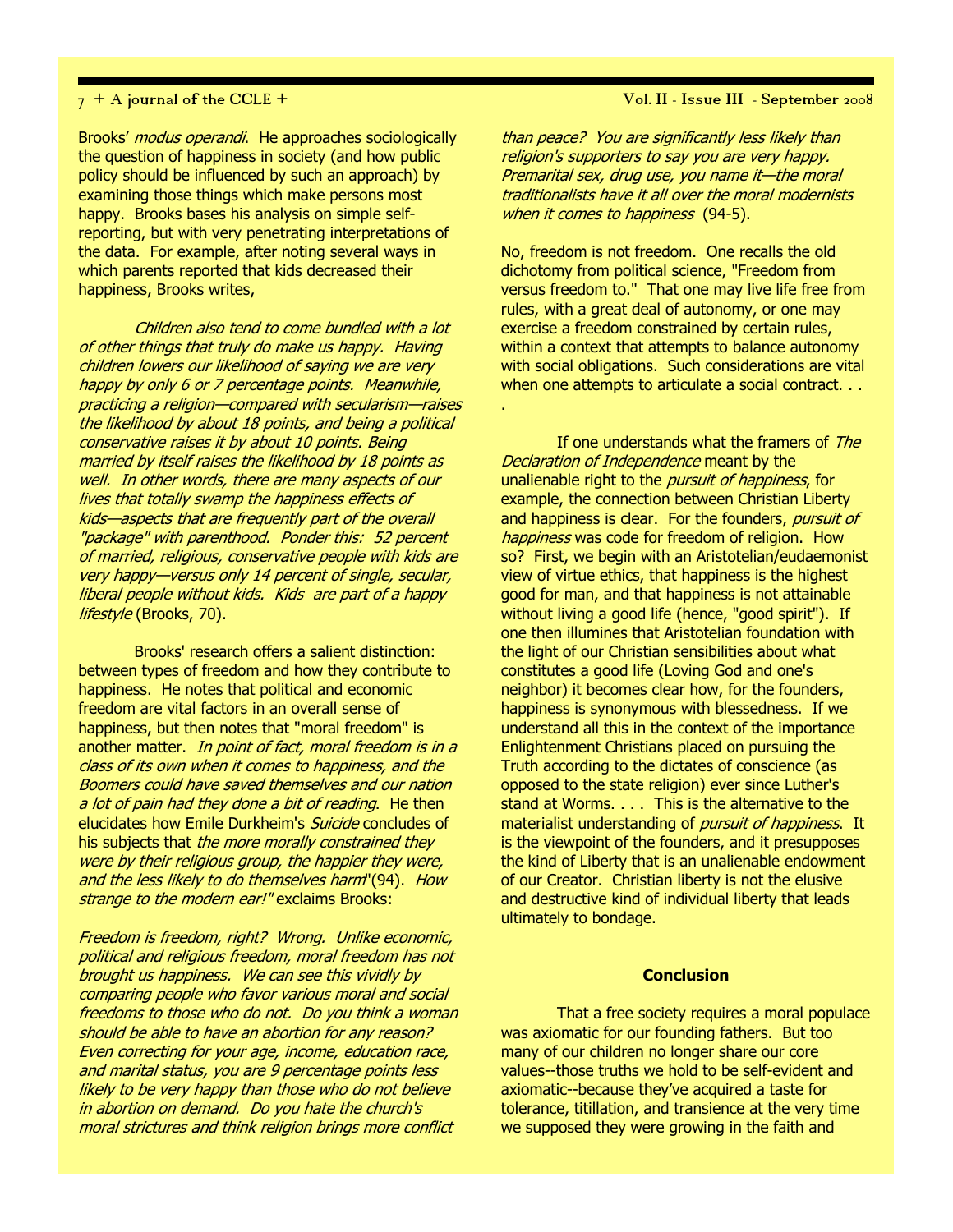embracing transcendent traditions. Too many kids today are not particularly bothered by projecting one persona in church and another in their various online communities. It is not so much that we are asleep at the wheel as that Satan now has ways to engage our kids even while we've got one eye on the road and one on them. They're in the car with us . . . but they're not really *there*.

They never stray much from that other, second, world, where they belong, they work out their problems one with another, and they talk about everything that their parents can't relate to. Though postmodern education has left them supremely illsuited to the task, they are working out their own rules, their own values, and their own theology (though certainly not consciously, but more by default,) in their second world . . . and we're not welcome. One of my debate coaches, who is 21, recently confirmed my suspicions when he reacted to what I shared with him about my intentions for this presentation: Yes, you've got to get this discussion started. I am shocked by how many kids, at this college and in the churches I deal with, believe that they have to work out their anxieties and problems with their friends online because they cannot talk to their parents about what they're going through: they'd just freak out. He mentioned kids who are cutting themselves, depressed, suicidal, and dealing with sexuality in what he takes to be a new, more intense, fashion. Of course we parents freak out! As Solzhenitsyn observed, we are petrified. The community to which they're turning for answers is awash in moral relativism, liberalism, nihilism and death. That counter-culture boldly teaches them to throw off the shackles of slavery to traditional values and celebrates a bohemian lifestyle that leads to lawlessness. This is an illusion of freedom that enslaves one to sin.

The "new face of moral rebellion" is, of course, not new. It is the Old Adam, up to his old tricks. But, there does seem to be a significant series of new developments about which we need to be mindful. Kids today have a significant new capacity to rebel free from parental control. How can you control what you cannot see? The analogy to internet porn addiction versus the less available and anonymous, old means of obtaining pornography at the very public adult book store is rather obvious.

They don't have to let it show because their second life affords them ample opportunities to

### 8 + A journal of the CCLE + Vol. II - Issue III - September 2008

express their "true self" anonymously and secretly. There they will gain unconditional acceptance, encouragement, and a community with which they strongly identify. All the vignettes I have shared suggest a new space has arisen in which kids can pursue that sort of freedom kids always desire, but the consequences are significantly amplified by virtue of new technologies and the erosion of traditional bases of valuation. Readers must draw their own conclusions about what type of psychoses and even pathologies will result from chasing after that illusive type of freedom in a virtual realm that promotes leading a "second life" right under the very noses of those grown-ups whose wisdom and guidance these "gay little folk" need most.

(DR. JAMES TALLMON IS A PROFESSOR OF RHETORIC AT PATRICK HENRY COLLEGE, IN VIRGINIA AND A SPEAKER IN DEMAND ON THE IMPORTANCE OF RHETORIC IN CLASSICAL, LUTHERAN EDUCATION.)

## ... ABOUT CCLE

THE PURPOSE OF THE CONSORTIUM FOR CLASSICAL & LUTHERAN EDUCATION IS TO PROMOTE, ESTABLISH, AND EQUIP INDIVIDUALS AND SCHOOLS COMMITTED TO CONFESSIONAL LUTHERAN DOCTRINE AND A CLASSICAL APPROACH TO EDUCATION.

**THE CONSORTIUM AND EVERY MEMBER** ACCEPTS WITHOUT RESERVATION THE CANONICAL BOOKS OF THE OLD AND NEW TESTAMENTS AS THE INSPIRED AND INERRANT WORD OF GOD AND ALL THE SYMBOLICAL BOOKS OF THE EVANGELICAL LUTHERAN CHURCH AS A TRUE EXPOSITION OF GOD'S WORD.

## Latin and Real Education

## BY DR. E. CHRISTIAN KOPFF

**Classical Educators usually understand the value** of studying Latin, no matter what their other differences may be, whether, for instance, they are teaching at parochial or charter schools or are homeschooling. Some, like Douglas Wilson, are convinced by reading Dorothy Sayers' famous essay on "The Lost Tools of Learning" that the late ancient and medieval *trivium* is the best basis for educating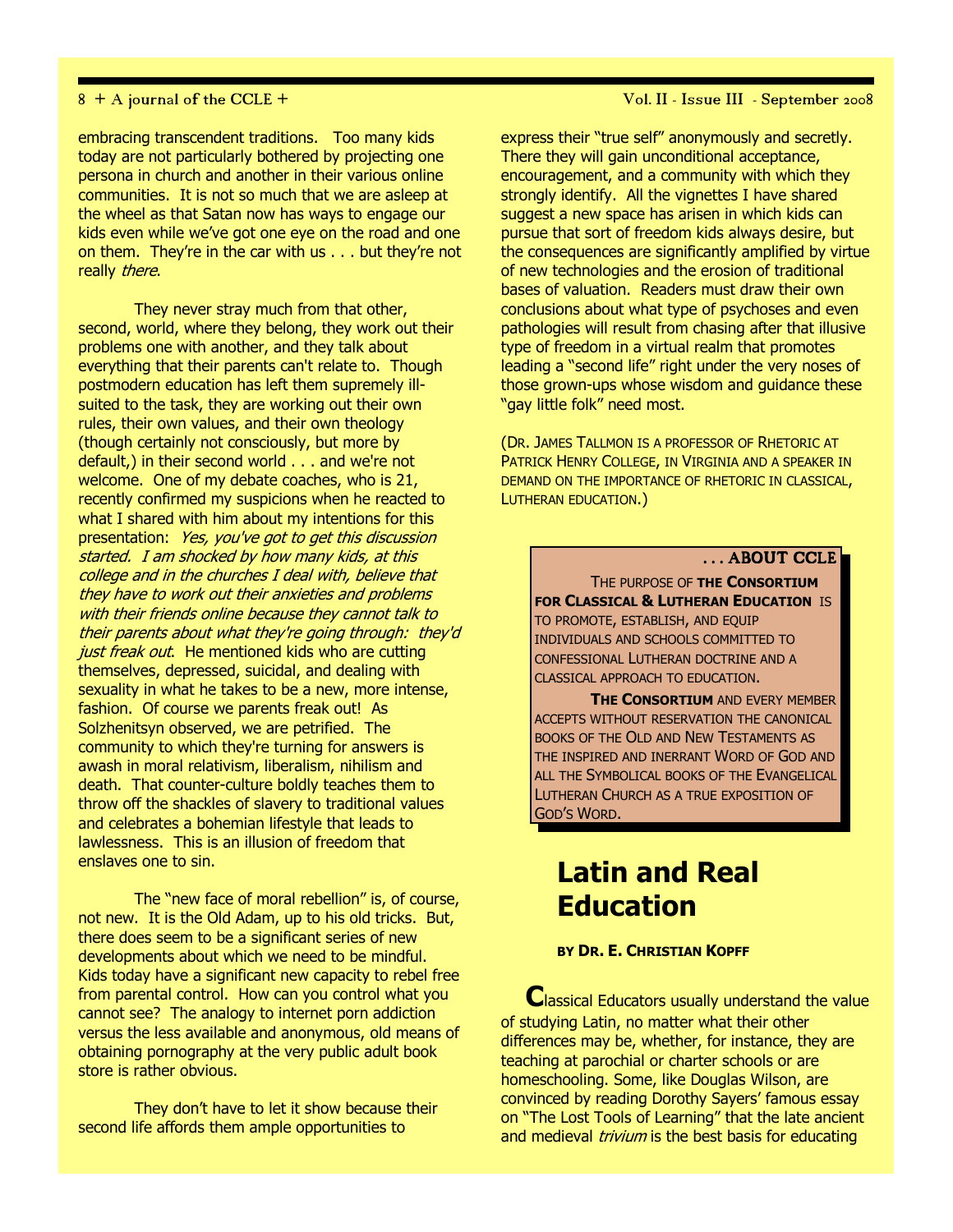children. Others have a commitment to the entire liberal arts curriculum that developed from the ancient and medieval Seven Liberal Arts, like Robert Littlejohn and Charles T. Evans in Wisdom and Eloquence (2006). Still others believe that Latin is THE distinguishing mark of a Classical Education, like Tracy Lee Simmons in *Climbing Parnassus* (2002). Andrew A. Campbell's Latin-Centered Curriculum, which is aimed at homeschoolers and is now in its second edition (2008), surveys the reasons for Latin on pp. 44-46.

 Is there a reason for parents and educators who are not committed to Classical Education to encourage the study of Latin? Recent publications on American education throw an interesting light on this question. In August, 2008 Charles Murray published Real Education: Four Simple Truths for Bringing America's Schools Back to Reality. After surveying the history of the SAT examinations over the past forty years, Murray notes that the scores on the verbal and mathematical SATs, which are taken by almost every student who plans to go to college, sank lower and lower during the late 1960's and the 1970's and finally bottomed out in 1980-1981. Since that time the scores on the math SATs improved and by 1994 had reached the level of 1967. (In 1995 the SATs were "recentered" by the College Board that administers the SATs. As a result comparisons with earlier decades have become more difficult, but there is no good reason to think that the math scores have deteriorated over the past decade.)

 The SAT verbal scores, on the other hand, improved only slightly over the low point they had reached in 1981. Murray argues that a restoration of ability and rigor in the use of language is the most serious challenge that faces the education of bright students today. This conclusion confirms the observations of former Harvard President Derek Bok in the fourth chapter of his recent book, Our Underachieving Colleges (2006). Their arguments are confirmed by other types of evidence. For example, throughout most of the Twentieth Century, incompetence in writing was viewed by colleges as a failure that had to be corrected by taking remedial courses that did not give college credit. Those days are long gone. Most colleges and universities have regular writing programs and departments that teach remedial writing courses that receive full college credit. Too many students arrive at college without the requisite abilities in writing. Schools do not feel justified in denying credit for educational gaps that have become so common.

### 9 + A journal of the CCLE + Vol. II - Issue III - September 2008

 Before beginning his argument for the importance of "rigor in verbal expression," Charles Murray comments, "In a generic sense, I am calling for a revival of the classical understanding of a liberal education at the college level…but I am not trying to make a case for obligatory study of Greek and Latin or for a St. John's College curriculum that consists exclusively of the classics." (p. 113) When Murray does get around to discussing K-12 education in the next chapter, he is satisfied to recommend E. D. Hirsch's Core Knowledge curricula and an expansion of "choice" through vouchers and charter schools. Tom Wolf's puff on the book's back cover calls this "a practical plan for literally reproducing, re-creating, a new generation of Jeffersons, Adamses, Franklins, and Hamiltons." Whether we can "literally" reproduce these worthy gentlemen without access to cloning is a question I shall defer to another occasion. I will comment that we know the education of Thomas Jefferson and John Adams and most of the other Founding Fathers and it had nothing to do with school choice. It was what we now call Classical Christian Education. Even George Washington, a Founder who did not enjoy a Classical education, made sure that his stepson, Jack Custis, received one.

 This was not just an historical accident. Jefferson and Adams listened to the pleas of their good friend, Dr. Benjamin Rush, to eliminate the classics and Latin from young people's education and concentrate on mathematics, science, engineering and Christianity. Both gentlemen devoted time and energy to responding to Rush. They employed the same arguments Classical educators still use. Latin is the basis for a rich English vocabulary. Few people can really understand grammar by studying their first language. They need the discipline of studying a rigorous and coherent language like Latin. A rich vocabulary and a command of grammar are the essential bases for effective writing and speaking. Finally, the literary, historical, and philosophical masterpieces written in Greek and Latin are essential for understanding our culture and they are best understood and appreciated when read in the original language.

 Luther, we may remember, made a similar point about the religious texts from the ancient world. He wrote in his open letter To the Councilmen of all the Cities in Germany, "The languages are the scabbard in which the sword of the Spirit is sheathed." This is not a coincidence. The revised Humanist curriculum developed by Luther, Melanchthon and Sturm was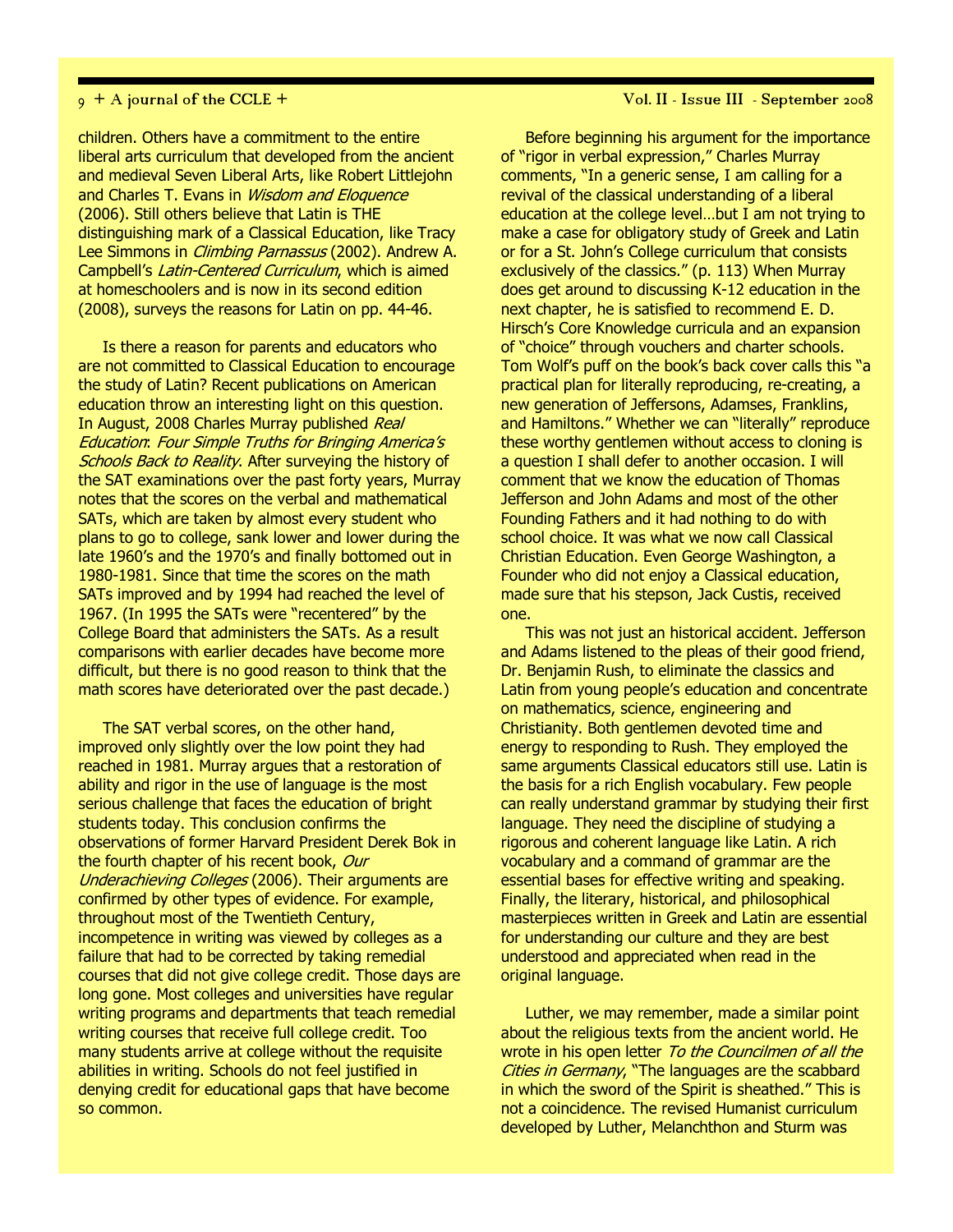the basis of education in every Protestant country. Latin was fundamental in this curriculum. That is why I wrote a decade ago, "We need to know Latin if we want to think like the Founders." I could have mentioned almost all the great thinkers of the early modern age including the Reformers. Charles Murray's **Real Education describes clearly and powerfully the** challenges that face American education in the new century. This is no time to turn our backs on Classical education or on Latin. Classical education is the most successful curriculum every developed, whether measured by its results in literature, art, music, science, philosophy, law or politics. Latin is the language of such decisive works as the Augsburg Confession and Newton's *Principia*. It formed the styles and provided the content of the writings of America's Founding Fathers, as Jefferson and Adams insisted. America still needs the Classical Tradition and that includes Latin.

(DR. E. CHRISTIAN KOPFF IS DIRECTOR OF THE CENTER FOR WESTERN CIVILIZATION AT THE UNIVERSITY OF COLORADO, BOULDER, AUTHOR OF THE DEVIL KNOWS LATIN: WHY AMERICA NEEDS THE CLASSICAL TRADITION AND SERVES AS EDITOR IN THE LANGUAGES DEPARTMENT OF THE CEQ.)

| <b>EDITORIAL STAFF OF</b>         |                                                                                                                                          |  |
|-----------------------------------|------------------------------------------------------------------------------------------------------------------------------------------|--|
| THE CLASSICAL EDUCATION QUARTERLY |                                                                                                                                          |  |
| <b>EDITOR-IN-CHIEF</b>            | <b>Contract Contract Contract Contract Contract Contract Contract Contract Contract Contract Contract Contract Co</b><br>DR. STEVEN HEIN |  |
| <b>DEPARTMENT EDITORS</b>         |                                                                                                                                          |  |
| <b>THE SCIENCES</b>               | DR. ROSS BETTS                                                                                                                           |  |
| <b>THE TRIVIUM</b>                | DR. JAMES TALLMON                                                                                                                        |  |
|                                   | EDUCATIONAL PHILOSOPHY PR. WILLIAM HEINE                                                                                                 |  |
| ADMINISTRATION                    | <b>PR. STEPHAN KIESER</b>                                                                                                                |  |
| LANGUAGES                         | DR. E. CHRISTIAN KOPFF                                                                                                                   |  |
| <b>ON-THE-FRONT-LINES</b>         | <b>SUSAN TUCKER</b>                                                                                                                      |  |
|                                   | <b>PR RICHARD GAUB</b>                                                                                                                   |  |
| <b>WESTERN CIVILIZATION</b>       |                                                                                                                                          |  |
| (HUMANITIES)                      |                                                                                                                                          |  |
| THE CLASSICAL WORLD               | <b>KATHLEEN HEIN</b>                                                                                                                     |  |
| <b>ANCIENT &amp; MEDIEVAL</b>     |                                                                                                                                          |  |
| WORI D                            | PR. JOHN & ANGELA HILL                                                                                                                   |  |
| <b>RENAISSANCE &amp;</b>          |                                                                                                                                          |  |
| <b>REFORMATION ERA</b>            | <b>Example 12 DR. KENT HEIMBIGNER</b>                                                                                                    |  |
| <b>THE MODERN FRA</b>             | <b>ERIKA MILDRED</b>                                                                                                                     |  |
| <b>BOOK REVIEW EDITORS</b>        |                                                                                                                                          |  |
|                                   | PR. ROBERT SCHAIBLEY                                                                                                                     |  |
|                                   | <b>NATE BOHLMANN</b>                                                                                                                     |  |

## THE FREEDOM OF GRACE AND THE BONDAGE OF THE NEIGHBOR: THE PARADOX OF **CHRISTIAN NURTURE**

BY DR STEVEN A. HEIN

While not a Lutheran, it was David Hicks who eloquently described a fundamental paradox inherent in a classical, Christian education, particularly when viewed from a Lutheran perspective. He described a pedagogical tension in an education that would seek simultaneously to equip young minds for the world's fight and the soul's salvation.<sup>1</sup> This description closely parallels the paradoxical character of the Christian's life in one of Luther's early, but most profound essays, his Treatise on Christian Liberty, better known as The Freedom of the Christian (1520). In this essay Luther put it this way: A Christian is a perfectly free lord of all, subject to none. A Christian is a perfectly dutiful servant of all, subject to all.<sup>2</sup> It is the intent of this essay to explore the central importance of these paradoxes and how they are so important. More than ever parents and Servants of the Word need understand them for the nurture of our children with an education that is distinctly classical and Lutheran. And, this is the education that they vitally need. In this interest, I would add another way of describing Luther's paradox that shapes the Christian's identity. The Christian life is characterized by living in The Freedom of Grace and the Bondage of the Neighbor.

On the one hand, a distinctively Lutheran education needs to nurture understanding and attitudes that are shaped by the faith into which we are baptized. That faith centrally proclaims a life of secured freedom; a freedom just to be the Children of God enjoying life with our Creator for the sake of the grace of Christ. When it comes to securing and maintaining God's favor; when it comes to grappling with the gap between the people we are and the people we ought to be; when it comes to securing our own welfare; there is nothing for us to do, nothing to accomplish, nothing to perfect. We must teach that getting saved is a matter of flat doing nothing.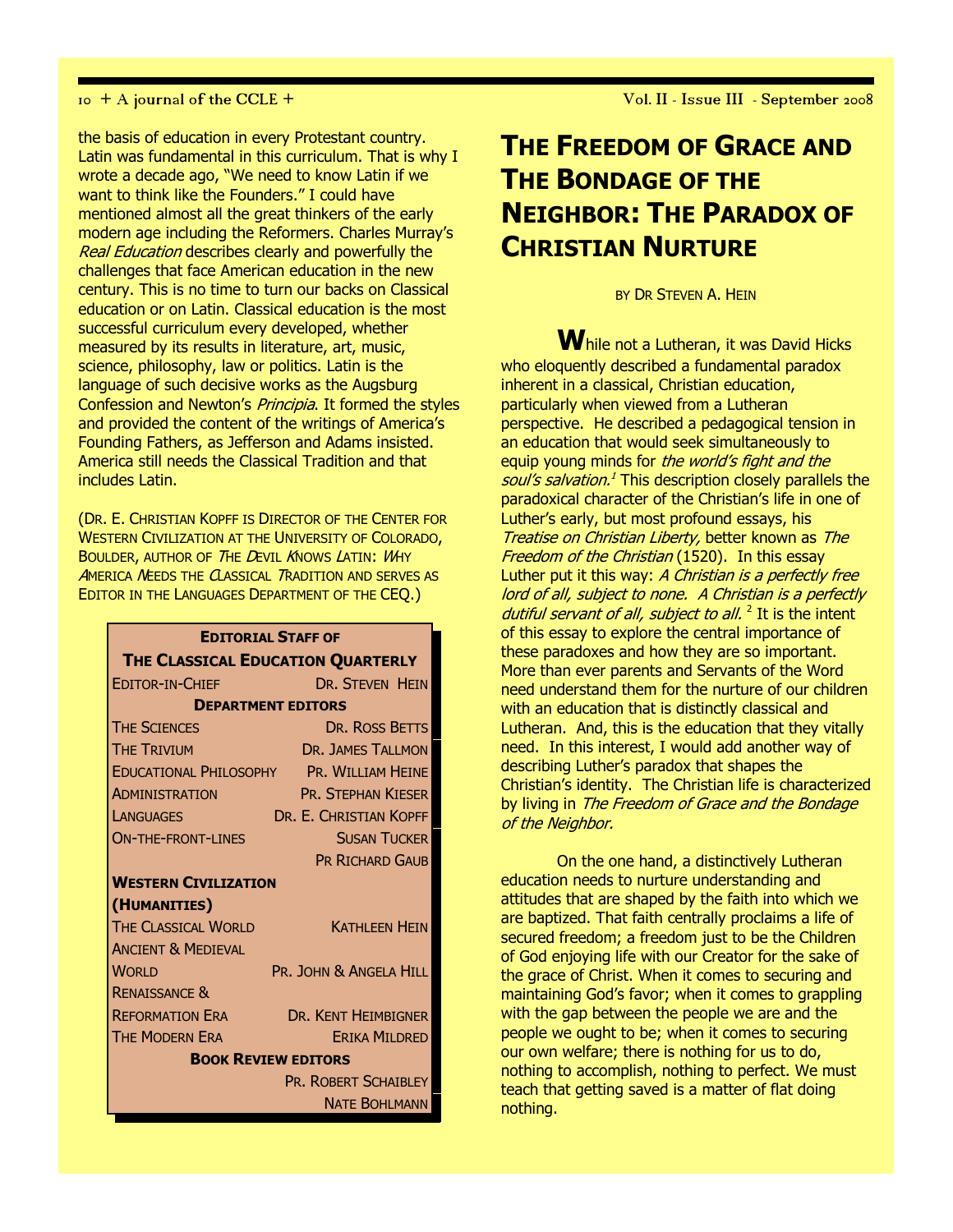The real offense of the Gospel as it addresses the soul's salvation, it that it calls us to a ridiculously passive life, not unlike that of a beggar. Beggars lack the basic things that are needed to live. Moreover, should they be given what they need for life, they have nothing to offer in return. They just stand there - hat in hand - ready to receive again and again whatever they can get. It is recounted that Luther's last spoken words on his deathbed were: We are all beggars, and that's the truth. And so here is our task: to raise up young beggars who make it a habit, simply to go spiritual hat in hand to the throne of grace - and receive all the donated dignity and sustenance for life they can get from the bleeding charity of a crucified Christ. They are to learn how to have and maintain a spiritual appetite simply to receive from the bloody hands of Jesus, all that they are and all that they need for life today and every day. And as beggars, they are to do this with the clear conviction that they do not, nor will they every have, anything to offer their Lord in return. And this is just how it ought to be. When God has his way with us - we passively grow in an awareness and appreciation of our poverty and His graciousness. We may experience our spiritual poverty by the inner workings of Law and the external events that bring *tentatio*, but we grasp the graciousness of God by faith alone. We are to teach our children to enjoy a *freedom from* being obligated ever to do anything for God. As Luther so eloquently put it in his Heidelberg Theses: The Law says "do this," and it is never done. Grace says "believe in this," and everything is done already.<sup>3</sup> What Luther learned from the Apostle Paul is that we can live life under the Law or we can live it under the Gospel. Under the Law, when all is said and done, there is always more to do. But under the Gospel, when all is believed about the promises of Christ, all is already done, and there is nothing left to do. And with nothing, you get everything. You are free. This is the grace by which we are saved, and it brings an outrageous freedom; an outrageous freedom that has God whispering to us what Gerhard Forde has called the hilarity of the Gospel: what are you going to do now that you don't have to do anything. 4

By the standards of the world and good old fashioned religion - even that which often seeks to pass itself off as Christian - this is an understanding of grace that is both outrageous and hilarious. We get everything we need in our baptismal inheritance, even adoption into the royal family of His Son, yet we remain beggars. We become kings with the Lord Christ in His Kingdom who also made his appearance

### 11 + A journal of the CCLE + Vol. II - Issue III - September 2008

to the shout of *hosannas* as a royal beggar.<sup>5</sup> That makes us royal beggars! Our God is a God who demands perfect righteousness, yet it is this God who gives us just what He demands in the righteousness of Christ, given in the sacred things to us, again and again. And here is another paradox about that righteousness: We are now perfectly sufficient in the righteousness of Christ, yet we always are in need of more. Royal beggars for life.

The freedom of the Gospel is God's wisdom, but it is usually seen as foolishness - religious foolishness from the human perspective. With man's sense of justice, everybody gets what they deserve. With God's justice, everybody gets what they do not deserve. The righteous Christ receives the wrath of God and punishment for sin, and we wretched sinners received mercy. For us, it is all about getting saved, doing nothing. From the human standpoint, it sounds like a con job to keep us uncaring and lazy. Worldly wisdom operates with the assumption that the more important the issues connected with human existence, the more we need to get busy. And the more God commands us, and He certainly is commands us in his Law (they are not the Ten Suggestions!), the busier we think we need to be. Man's religion always advances the notion that there is Divine help for those who help themselves. Thus, the apex of spiritual commitment is manifested in what we do. But, against such a sensible perspective, we must teach our children to understand and appreciate the divine foolishness of the Gospel which operates with different logic. The Gospel teaches, ironically, what is contrary to what well-meaning Christian parents often teach, especially around Christmas time: tis better to give than to receive. The logic of the Gospel, however, is just the reverse: *tis better to receive than to give*. When it comes to the soul's salvation, let me repeat, when it comes to the soul's salvation; we must teach that all commitments to generous giving produce just what Aristotle promised: they produce a growth in worldly virtues. But, when such things are trusted in, they also produce a ticket to Hell. Conversely, the passive reception of the saving gifts of Christ produce just what the Apostle Paul promised: a perfect righteousness, and a ticket to Heaven.

Our challenge, today more than ever before, is to provide the experiences, vantage points, and the theological logic by which our children can see (first of all) and then appreciate the freedom that the grace of Christ imparts. In this regard, Christian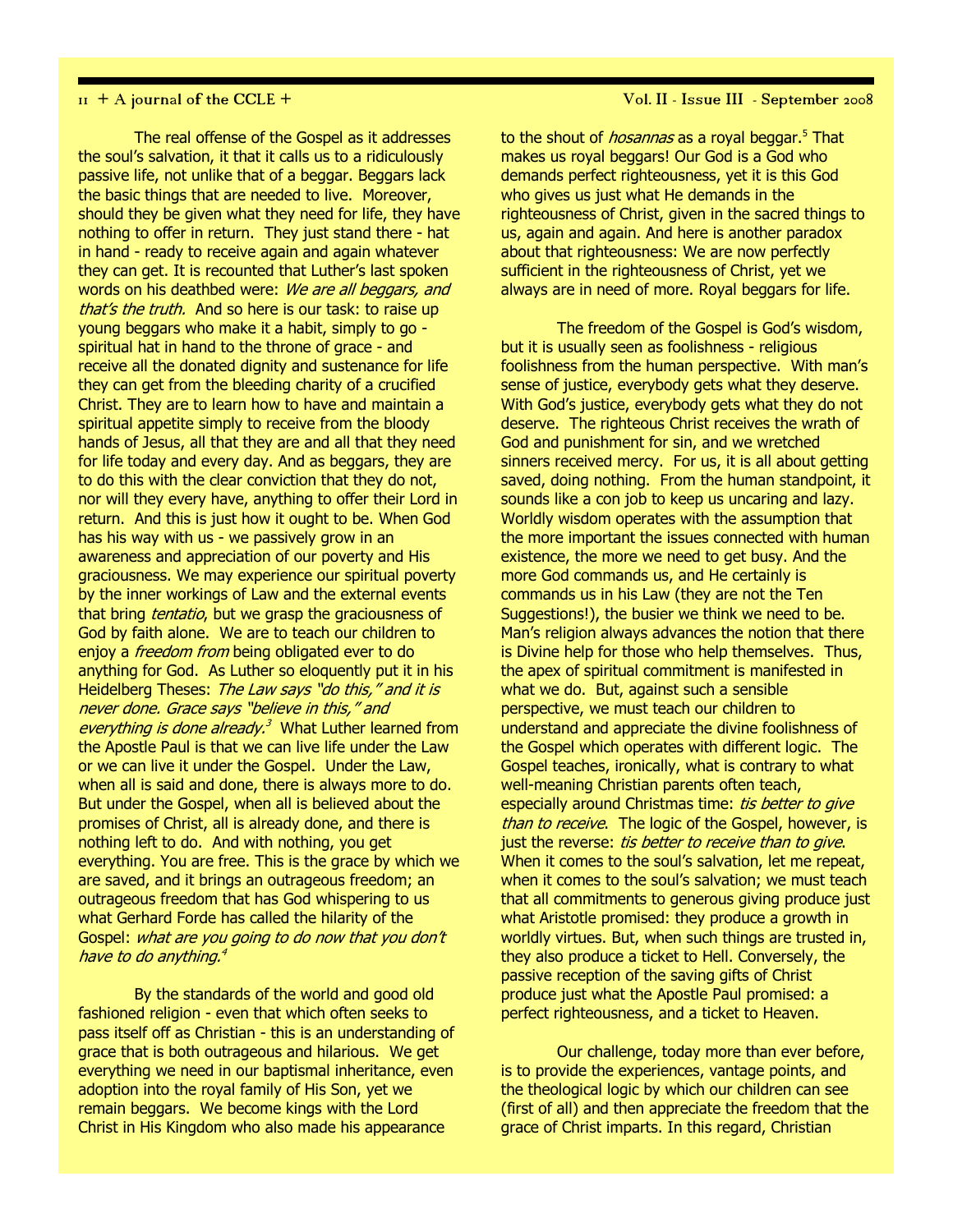pedagogy for our children has often made a critical mistake, and one that, unfortunately, has been passed on for generations. We think that life in Christ can best be nurtured and appreciated by our small children by engaging their hands in handicrafts and their minds in watered-down Bible stories. We then mix this formula with sweet thoughts about a milk-toast love of Jesus for bunnies, butterflies, and little children. We have witnessed how this regimen of soft religious pabulum produces mischievous boredom in our strongwilled boys by age 8 and utter rebellion by many of both sexes by age 13. In the eyes of these children, the youth culture of today may not be seen as very wholesome, but it certainly is not so boring!

We need to recover the distinctively Lutheran understanding on how hearts and minds are prepared for the Gospel We must renew our faith in what Professor Ronald Feuerhahn has called the power of *negative thinking*<sup>6</sup> - the power of negative thinking which is harnessed by frequent sojourns in the way of full-strength Law. Spiritual Beggars are made - and renewed in their passion to beg - by a continual experience of their own spiritual poverty. Only those who die to sin may live in Christ. This is as true for the two and three year-old baptized as it is for their parents.

The theological logic that anchors the freedom of the Gospel entails three very important adversaries that must be overcome - sin, death, and the Devil. Without a real awareness and appreciation of these three enemies, the foolishness of the Gospel will be simply foolishness, and progressively uninteresting foolishness at that. We must continually expose our children to these evils in their own life and world in order to nurture and maintain a beggar's mind-set for life. Sin has rendered our little children dead in their trespasses, prone to make idols out of most anything or anyone, and curved in upon themselves with inordinate self-love. As with all of us - to use the botanical metaphor - they have become bad vines, in a bad vineyard, producing nothing but sour grapes.<sup>7</sup> We are and remain in this life - apart from Christ wretched sinners.

One of the biggest challenges for the Christian nurture of our young people is to make these realities, clear, important, concrete, and related to the fabric of how life must be lived in a fallen world. The freedom to live as beggars of God's favor in Christ Jesus and the peace and security that they bring make little sense apart from an awareness and appreciation of the

## $12 + A$  journal of the CCLE +  $V$ ol. II - Issue III - September 2008

magnitude of the problem of evil. For this the Law needs to have more than its instruction; it needs to have its impact. The power of negative thinking needs to have an impact in the lives of our children early and often, not just for discipline, but also for appropriate character formation. The problem of sin needs not simply to be instructed, it needs to be experienced. The power of negative thinking is the conviction in the hearts of our children by the work of the Spirit that they can die to sin. . . or they can just die. This conviction is what creates a passionate life of begging for God's outrageous grace, trusting to exercise the freedom of the Gospel to receive the riches of God's grace without nary a concern over the issue of what they might give in return. For them as for each of us - they can live by grace or they won't live at all. But thanks be to God, they will live by grace. The awareness of the riches of God's grace may be no greater than the awareness of the magnitude of one's sin. Our children can only grasp the wonder of the way of the Gospel, as it is balanced by the impact of the Law. They will make progress maturing in the image of Christ bit-by-bit, as Luther put it, by always starting over again dying to sin in the way of the Law and rising up unto new life in the freedom of the Gospel.<sup>8</sup> This is as true for our little ones, as it is for our teenagers, as it is for each of us.

Now at this point you may have been thinking - but.  $\ldots$  but.  $\ldots$  but you are leaving things out, important things! Yes, that is true. There is another side of the life of the Christian. The freedom of grace we have covered. But now, we must turn our attention to the other side of the paradox, the bondage of the neighbor. We must prepare our children for what Hicks calls the world's fight. Christians are simultaneously free and bound. Strangely, the notions of freedom and slavery are not always opposites from a biblical perspective. In the civil sphere, our forefathers closely linked the idea of freedom with the idea of liberty, that is selfgovernment or autonomous self-rule. Our Declaration of Independence declared that we would be a free people, determined to govern ourselves, independent from the British Crown. However, when the Scriptures address what Luther called *things above*  $\mu$ s - spiritual matters - they know nothing of human autonomy. We are either ruled at all points by the powers and principalities of evil or we are ruled by God.<sup>9</sup> The Scriptures do not tie the notion of freedom to autonomy, rather they tie the idea of freedom to purpose - God's purposes. The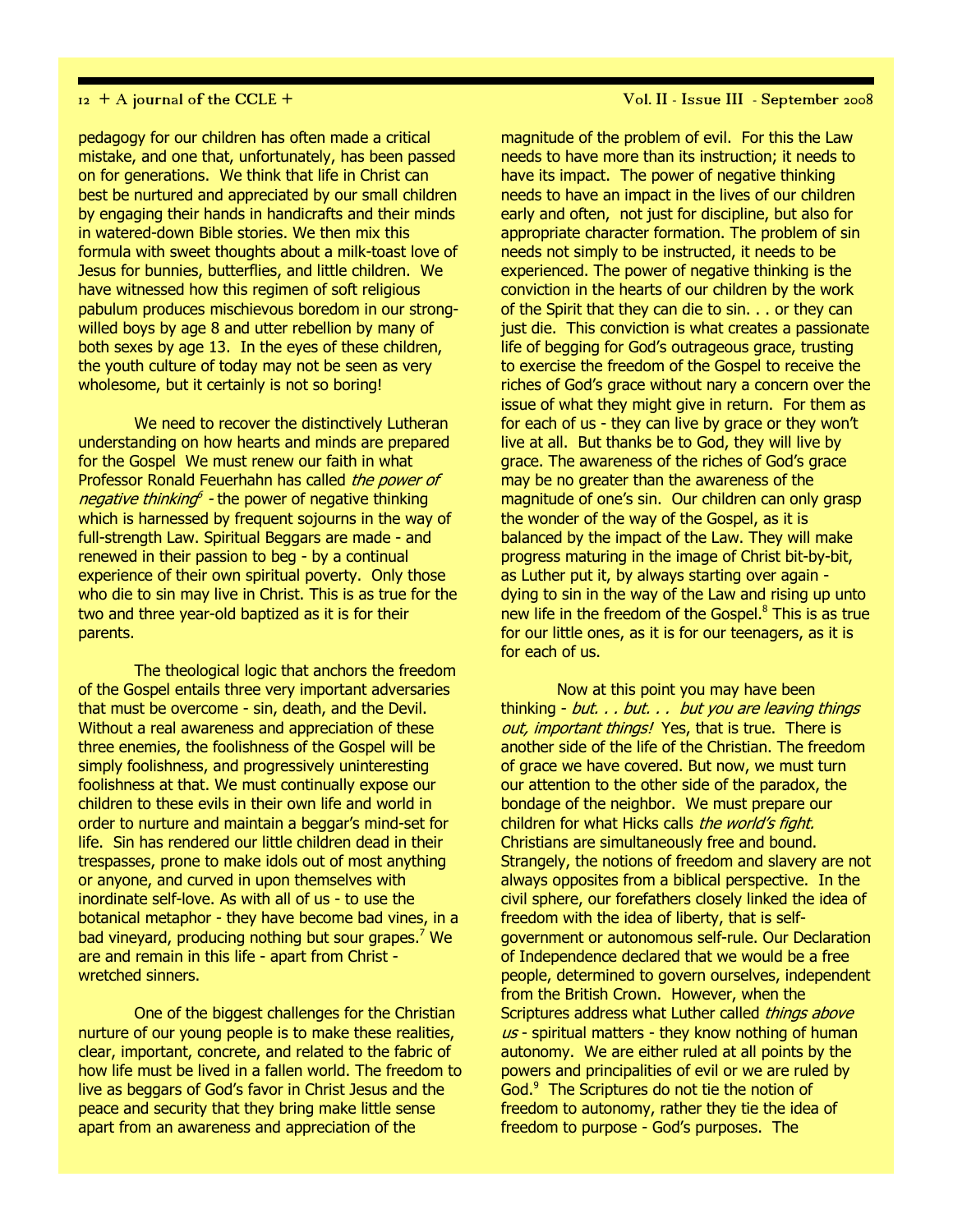Christian's life is free and yet it is a life of slavery. Yes, Jesus taught that if the Son has set you free, you will be free indeed.<sup>10</sup> But He also instructed his disciples that as they rightly acknowledged him as Lord, that meant that they are slaves, *doulos*, and a slave is not above his master. $11$  In the same vain, the Apostle Paul explained that in our baptism, we have been set free from the slavery of sin and are alive to God in Christ Jesus. But, we have also thereby become slaves to God and righteousness.<sup>12</sup> As slaves are bound to their master, so we are bound to Christ. We are a new creation fashioned after his human nature, and created for works that God has planned from eternity that we should be about. $13$ 

The sense of bondage here involves a necessary connection between our being and our doing. When it comes to spiritual things, we do as we are. Good fruit comes from a good tree as bad fruit from a bad tree. Grapes come from grapevines because that is how God has made them. Jesus taught that He is the vine and we the branches and that abiding in Him we can produce some pretty good vintage. What we do, flows from what we are. It is God Who has so connected our being and doing. There is freedom here for this is how God has designed us to be, but not autonomy. This again, is Aristotle on his head. Aristotle taught that we are perfected in our being by a progressive perfecting of what we do. Doing is an investment in *becoming* - for good or ill. For this reason, Luther saw Aristotle's Nichomachian Ethics as of the Devil for it runs counter to the whole sense of the creating and saving work of God.

Luther observed in his Heidelberg Theses that the love of God does not find, but creates that which is pleasing to it.<sup>14</sup> God never comes to us as a beggar hat in hand - hoping to get from us what he desires. (e. g. God really would like you to become a Christian. How about it? What do you say?) Whatever God wants, He just makes all by Himself. He needs no help from us. The general interpretive rubric for the Bible is this: whatever God commands, God creates. And whatever God demands, God gives. He commanded the creation of human beings in Genesis 1 and through the power of His Word, it was so. He demands of us a perfect righteousness in his Law, and He gives us just that in the righteousness of Christ through the Gospel. In the Gospel, he exhorts faith, and that is what He creates by the power of the Spirit through the Word of Christ.<sup>15</sup> His redemptive will is that we become a New Creation in Christ, and that is just what he fashions by the power of the saving Word in the waters of Baptism.

 $13 + A$  journal of the CCLE +  $V$ ol. II - Issue III - September 2008

We are as He has made and remade us; and we do as we are in accord with His will and work.

One would conclude that if God has regenerated us to be slaves of the Lord Jesus, then we must above all serve and be obedient to Him. Indeed, this is how much of the theology in the Church through the ages has seen it. The Christian has been called to a life, bound by a higher calling, to perform special spiritual works for our Lord Jesus out of obedience to Him. The more pious you are, the more time you devote in your life to doing them. Such an idea flourished in medieval monasticism. You go to the monastery to perform super spiritual works for your merit and for Christ's benefit. Today we see the remnants of such thinking even in our Lutheran congregations. We dream up special works to serve Jesus in our congregations and then we implore our members to come and do them on a regular basis. Congregations that can fill up a Thrivent monthly calendar with such events are called *alive*. And those who busy themselves doing them are called *active members*. We call this congregational monasticism and it is a misunderstanding about Christian piety and works.<sup>16</sup>

To engage the world's fight is to leave the confines of monastery and church building and enlist your talents and energies in the temporal orders of life - to be of some earthly good. In the thinking of Luther; it is to make things in this life a little bit better. The Christian life proclaims a bondage to our neighbor and his welfare. I have made this point elsewhere, but it is also fitting here. We cannot serve our Lord Jesus directly for two rather unflattering reasons. The first, is that we do not have anything that He needs. The second - equally unflattering - is that whatever we have that is worth anything, He gave us. Faith generates love, and God would have us channel our fear, love, and trust in Him (things that are just part and parcel with being a new creation in Christ) distributing as stewards the blessings that God has entrusted to us. He binds our deeds to our neighbor and gives us some significant things to do in this life. At the same time, He schools us in the gentle art of loving - something that we shall be doing for an eternity. And then He makes this arrangement: serving the neighbor in faith is reckoned as service rendered to Him, even when that service is rendered to those one might consider the least of His brothers.<sup>17</sup>

The bondage of the neighbor is to be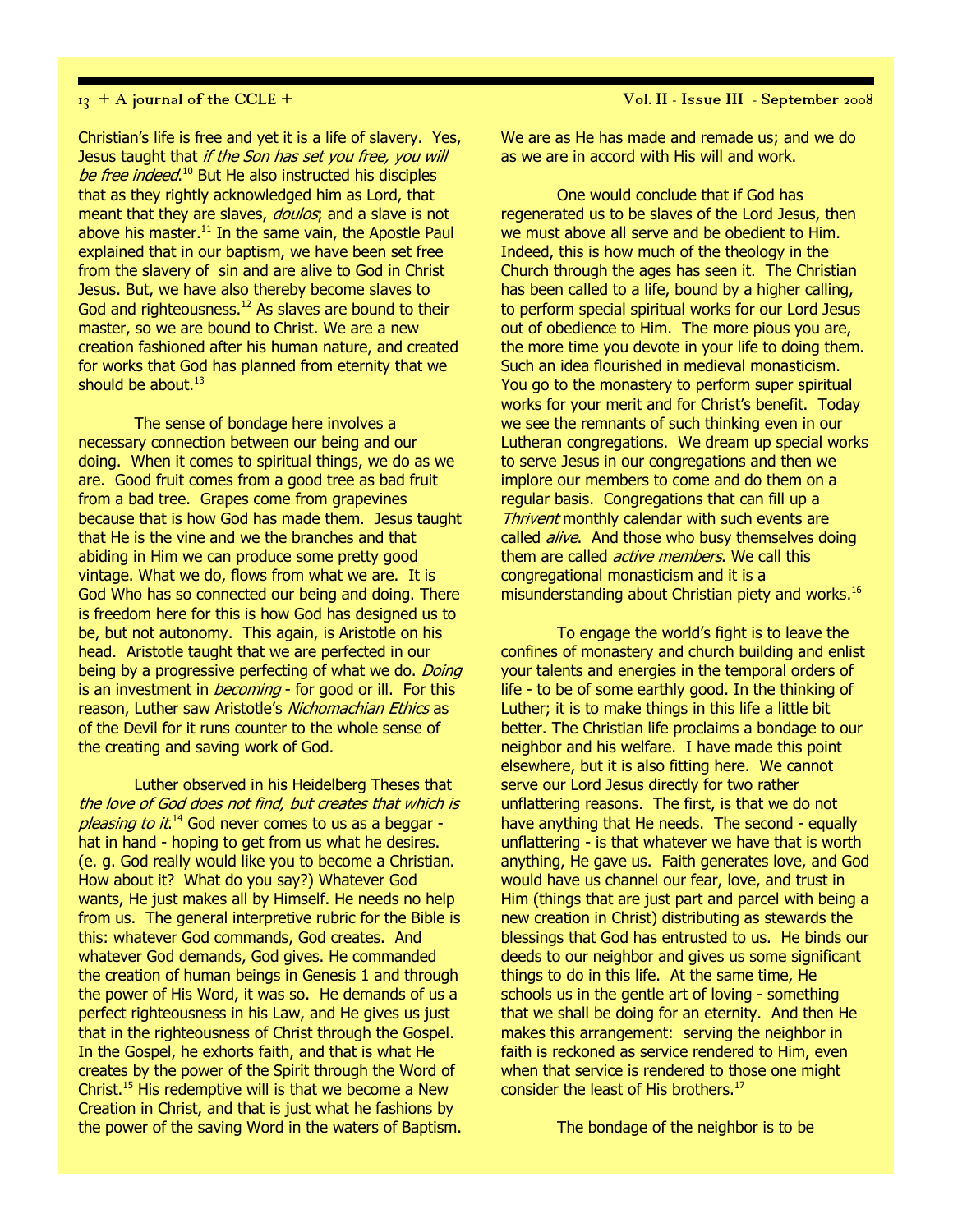understood in a two-fold sense: in the way of the Gospel, and in the way of the Law. As a new creation in Christ, this bondage is composed of the compelling demands of gratitude and love. In the way of the Gospel, we serve the neighbor out of delightful gratitude for all that our Lord has done and given to  $us.<sup>18</sup>$  This is a bound freedom from all concerns about our own welfare as these are put to rest in the secured gifts and promises of Christ. Moreover, we serve our neighbor out of love because that is just what the New Creation has been created to do. We are God's piece of work and we do as we are. These realities undergird the usually taught *because-you-want-to* side of things. This is the delightful bondage of love. The neighbor becomes a beloved and it is love's compulsion to serve and bestow gifts for her welfare. Little Suzie falls down and skins her knees. Her loving mother picks her up, comforts her and tends to her wounds. Now should we be so silly as to ask the mother why she did this or if she thought she *had to*, she would surely think we were crazy. Works of love have a bondage about them - even a compulsion - as one is captivated by the needs of a beloved, but legal considerations of duty and calculation have no place.

Such is the bondage of the neighbor as the Christian as seen in light of the realities of the New Creation in Christ brought forth from the waters of Baptism. There is another side to the bondage of the neighbor, because there is another side to the Christian. Apart from Christ, the Christian remains a fleshly sinner, sold as a slave to sin in which nothing good dwells and nothing good comes forth. $19$  The bondage of the neighbor occasions for the Christian a context to carry on the subduing and disciplining of the flesh. Moreover, it is a significant hill on the battlefield where spiritual warfare is to be engaged against the world, the flesh, and the Devil. To our children we are to say- you don't want to?... well you have to. This is the bondage of the neighbor in the way of the Law.

We need to be very clear on this. There is no liberty in the bondage of the neighbor. There is no liberty in our doing, or in the nurture of our children's doing. We can be constrained by the love of Christ and captivated by the needs of the neighbor, or we can be strained by the Law and serve our neighbor for our own good . . . or as is often the case, we can be constrained by both.<sup>20</sup> It is a win-win situation in either case. In the paradoxical nurture of our children that addresses the bondage of the neighbor, we are to use discipline with all its rewards and penalties to teach what *the fat relentless ego<sup>21</sup>* in all of our children needs

### $14 + A$  journal of the CCLE +  $\text{Vol. II - Isue III - September 2008}$

to understand: life will go better for them if they follow the rules than if they break them. We call such service that flows from discipline, civil righteousness. It is not intrinsically the stuff of godliness, it is the stuff of practical wisdom. So we teach our children: *do yourself a favor, follow the* rules!

A good tree bears what the Lord considers good fruit, and a bad tree bears what is considered bad fruit. But the Lord can use either or both to feed your neighbor quite sufficiently. Warming the heart of our children by the Gospel produces the bondage of love; and warming the butt of our children produces the disciple of the Law. . . or other such applications that get the message across. Both Law and Gospel are needed to nurture the bondage of the neighbor.

Nurturing children to live in the freedom of Grace and the bondage of the neighbor corresponds to a dual citizenship that God has called all of His Children to occupy as the Church Militant. Under the lordship of Christ, we are simultaneously citizens of the Kingdom of God and worldly earthly communities. We live a secure life as beggars of the grace that makes us free, and we live significant lives with works that bind us to our neighbors. These are great and wondrous truths about the fundamental identity of all of us, including our children - yes even the smallest of these. These children are simply on loan to us from their Heavenly Father and, through adoption, their Brother-in-Gospel. Let's put away the glitter, the finger painting, and the silly things that we do in the name of Christian education and teach this paradoxical identity of life in the Cross of Christ. Let us rightly divide the Word of Truth, teaching and applying God's law and His Gospel that our children might adopt a life-long habit of dying to live - dying to sin, and rising unto newness of life, serving Christ in the neighbors need - Lords of all, beholding to none, and servants of all and subject to all. Let's us nurture our children with the goal and confident hope that in that day when you gather your earthly family together in the fullness of salvation, by the grace of God, they will be there.

### **ENDNOTES**

1. David V. Hicks, Norms and Nobility: A **Treatise on Education (New York: University Press of** America, 1999), p. 2.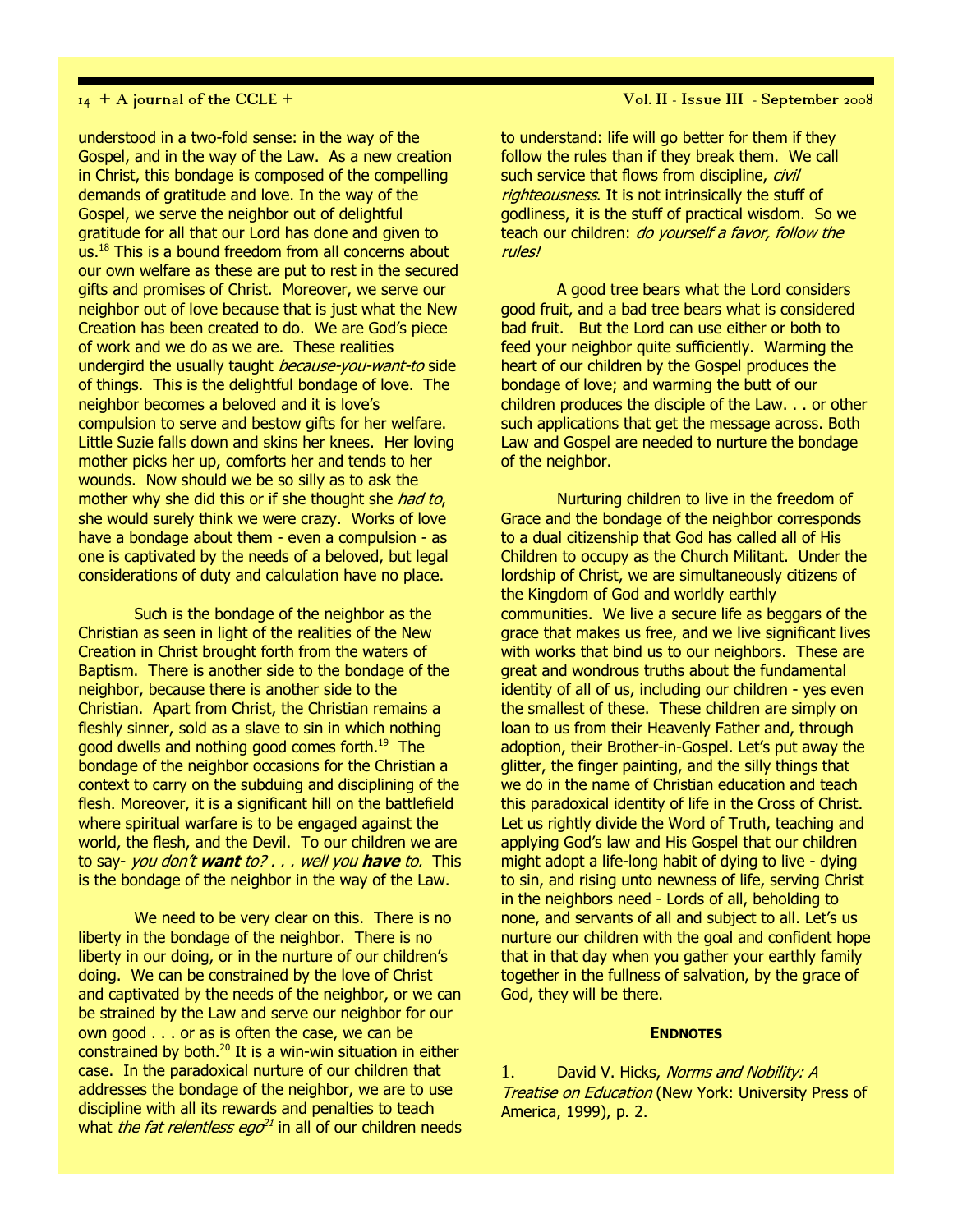2. Martin Luther, The Freedom of the Christian, American Edition of Luther's Works, Volume 31 (St. Louis, Philadelphia: Concordia, Augsburg Publishing House, 1955-95), p. 344, here after cited as AE.

3. Heidelberg Disputation, 1518, Thesis 26, AE, 31:41.

4. Gerhard Forde, Justification by Faith: A Matter of Death and Life (Ramsey, NJ: Sigler Press, 1990), p. 33

5. Our royal beggarly identity flows, in part, from our union and inheritance with Christ, whose royal reign was hidden under a beggarly appearance. Luther refers to Jesus as the royal beggar as he expounds on Matthew's connection with the prophecy of Zechariah 9:9 concerning His triumphal, yet humble, entry into Jerusalem. "He rides there so beggarly , but hearken to what is said and preached about this poor king. His wretchedness and poverty are manifest, for He comes riding on an ass like a beggar having neither saddle nor spurs. But that He will take from us sin, strangle death, endow us with eternal holiness, eternal bliss, and eternal life, this cannot be seen. Wherefore thou must hear and believe." WA 37:201-202 as cited in David Steinmetz, Luther in Context (Grand Rapids: Baker Book House, 1995), p. 28.

6. The Rev., Dr. Ronald Feuerhahn has been a faithful and stimulating professor of Systematic Theology at Concordia Seminary, St. Louis, MO for many years.

7. An allusion to the metaphor in Isaiah 5:1-4.

8. AE, 25:478.

9. This means that in Christ we are bound to His righteousness which produces the fruit of faith; and apart from Christ, we are bound to sin. Luther used the unflattering illustration of a mule who is ridden by its master in this regard. In spiritual matters we are as a mule, either ridden by the Devil or we are ridden by Christ. Oberman's discussion of "man as a mule" is a delightful explanation of Luther's analogy here. He writes: ". . . for Luther, man is *not* the mule that, stupefied by ignorance, cannot decide between two haystacks - education could help that mule. No the condition of man does not depend on the breadth of his education but on his existential condition as a 'mule' ridden either by God or the Devil, but with no choice in the matter, no freedom of decision, no

opportunity for self-determination." Heiko Oberman, Luther: Man between God and the Devil (New York: Image Books, Doubleday, 1990), p.219.

10. John 8:36.

11. John 13:13-16.

12. Romans 6:7, 17-19, 22.

13. See Romans 5:17, Ephesians 2:10, 4:13-15.

14. Heidelberg Disputation, 1518, Thesis 28, AE, 31:41

15. Romans 1:16, 10:17, I Corinthians 12:3.

16. For a more complete discussion of the false piety exhibited in monasticism and contemporary congregational forms of the same thing, see my essay, "The Outer Limits of a Lutheran Piety," LOGIA - A Journal of Lutheran Theology, Vol. 3:1, January, 1994, 4-10.

17. See Jesus' teaching about the works of the sheep on Judgment Day in Matthew 25:31-40.

18. We serve out of a sense of loyalty to Christ who is Lord and has made us servant/slaves - not out of a sense of legal compulsion but by grace. The life of service flows from an ethos under grace, not law.

19. See the Apostle Paul's description in Romans 7:14-20. Luther expressed this you do as you are understanding between faith and unbelief in the following way: "So it is with the works of man. As the man is, whether believer or unbeliever, so also is his work - good, if it was done in faith, wicked if it was done in unbelief. But the converse is not true, that the work makes the man either a believer or an unbeliever. AE, 31:361.

20. Forde expressed this duality of motivation as rather typical of ordinary saints, and even more so. "To be realistic, this side of the eschaton we shall no doubt have to say that in our actual deeds there is something of a mixture of the *have to* and the *want* to, maybe even a good deal more of the former than the latter. But we must not loose sight of the hope, the vision, inspired by the absolutely unconditional promise. For in the end, that alone will survive - true sanctification." G. Forde, Justification, p. 57.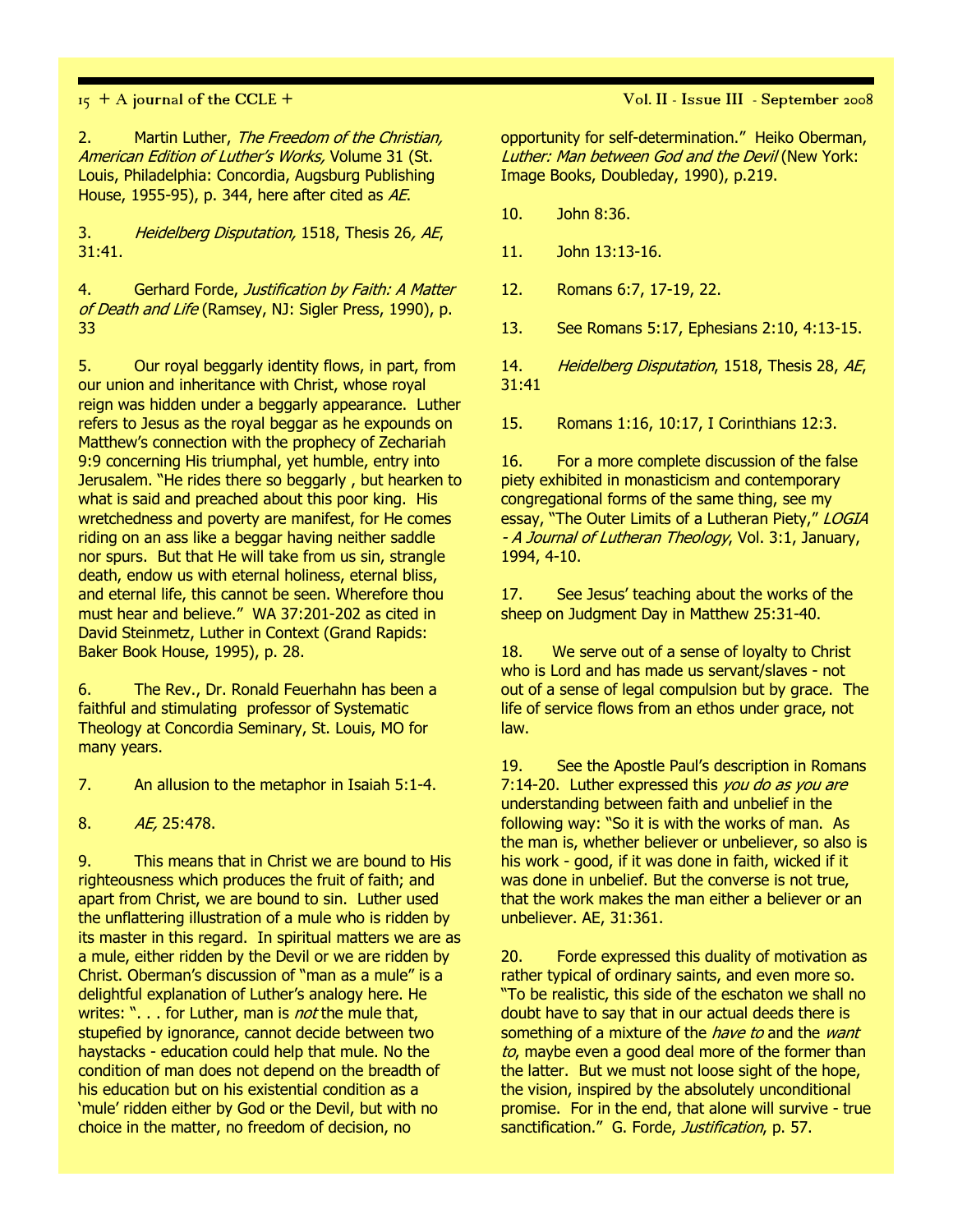21. A delightful term for the central enemy of moral life coined by Iris Murdoch. See her The Sovereignty of Good (London: Rutledge & Kegan Paul, 1970), pp. 52, 66.

(DR. STEVEN A. HEIN SERVES AS DIRECTOR OF THE CONCORDIA INSTITUTE FOR CHRISTIAN STUDIES, AN AFFILIATE FACULTY MEMBER IN THE GRADUATE SCHOOL OF COLORADO CHRISTIAN UNIVERSITY, COLORADO SPRINGS, CO, AND EDITOR-IN-CHIEF OF THE CEQ)

## ADDENDUM

## **MARKS OF A LUTHERAN AND CLASSICAL SCHOOL** (CCLE POSITION STATEMENT)

I. The School confesses and incorporates a commitment to the Gospel of our Lord Jesus Christ in all aspects of its educational mission as it is taught and confessed in the inspired sacred Scriptures and the confessional writings of the Evangelical Lutheran Church.

A. This faith commitment is explicitly articulated in the school's charter as expressed in the constitution and bylaws of the sponsoring congregation or governing body.

B. This faith commitment shapes -and is reflected in - the school's faculty, staff, instructional program, educational philosophy, and worship life.

1. Faculty and Staff confess and reflect this commitment in their personal faith, worship life, and professional service to the school.

2. A Lutheran, Christian world-view shapes, integrates and unites, the instructional programs of the school - its courses of study, educational resources, and priorities.

3. Catechesis - teaching of the faith with confession and prayer - is central in the instructional life of the school on all grade levels in accord with the school's confessional commitment.

4. Worship life uses and teaches the historic forms of liturgy and hymnody as they express and convey the gifts of the pure Gospel in Word and Sacrament.

 $16 + A$  journal of the CCLE +  $V$ ol. II - Issue III - September 2008

C. A regular evaluative strategy is in place to continually evaluate the school's performance in light of its confessional commitments with established ways and means to implement improvement.

II. The school demonstrates a commitment to a classical approach to curriculum and instruction within the framework of its confessional, Lutheran character.

A. The school's curriculum and instruction is shaped on all levels by a pedagogy that nurtures the basic language skills - grammar, logic, rhetoric - to progressively equip learners to carry out successfully their own inquiries into what is true, good, and beautiful.

1. These skills are taught and exemplified by instructional strategies that are informed and shaped by levels of student intellectual maturity and aptitude - grammar in the lower grades; logic, and rhetoric added at learningappropriate higher grades levels.

2. All faculty and staff are committed to the classical approach in education and exhibit an enthusiastic willingness to grow in their understanding, skills, and appreciation of this approach to pedagogy.

3. Each member of the faculty demonstrates being an enthusiastic ongoing learner in their assigned teaching areas of responsibility in and out of the classroom.

4. The school's governance possesses and implements ways and means for the continuing education of its staff in the classical approach - appropriate to the levels of the school's educational program.

B. The scope and sequence of the schools curricular and co-curricular programs are normed by the goal to raise up a virtuous, educated person for responsible earthly and heavenly citizenship.

1. The courses of study to be mastered by students are shaped by the significant fund of information to be passed on to the next generation for responsible citizenship in the Church and world.